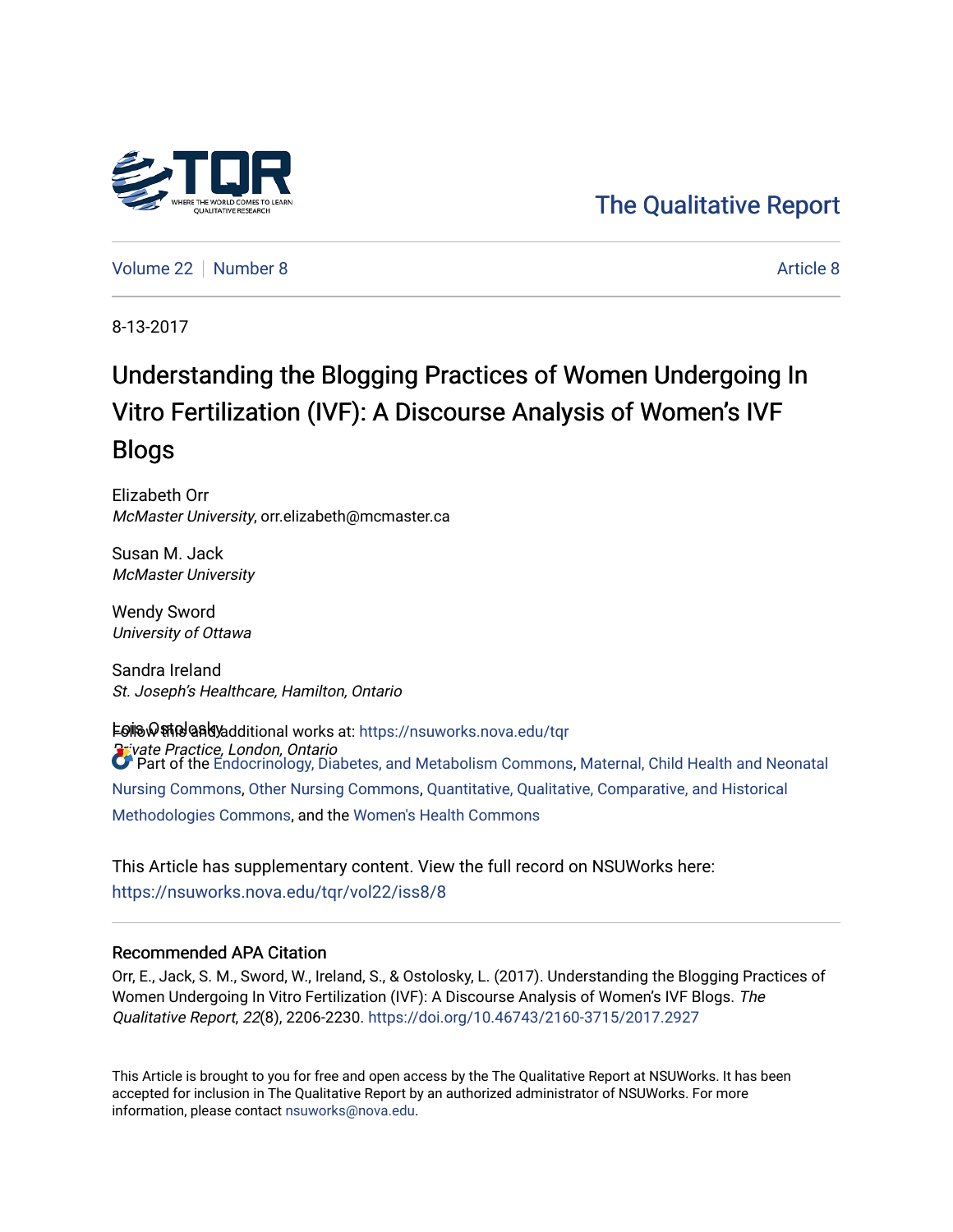# **Qualitative Research Graduate Certificate** Indulge in Culture Exclusively Online . 18 Credits

**LEARN MORE** 

# Understanding the Blogging Practices of Women Undergoing In Vitro Fertilization (IVF): A Discourse Analysis of Women's IVF Blogs

# Abstract

Infertility and its associated treatments, including in vitro fertilization (IVF), can have a profound impact on the emotional health and well-being of women desiring to become mothers. Researchers have measured the impact of infertility and described the experience of infertility and its treatment, leaving the rich descriptions of the IVF experience as captured in women's blogs to be explored. This discourse analysis describes the blogging practices of women undergoing IVF, exploring both the content and function of the IVF blog discourse. Data were collected from the text of seven women's blogs (n=1,149 blog posts) and resulted in four main functions of the discourse: creation of and connection to a community, emotional support, blogging as therapy, and creation of an IVF resource. Findings suggest that blogging can have a positive impact on the psychosocial consequences experienced by women in fertility treatment.

# Keywords

Discourse Analysis, Fertility/Infertility, Internet, Research Online, Research Qualitative, Blogs

### Creative Commons License



This work is licensed under a [Creative Commons Attribution-Noncommercial-Share Alike 4.0 License](https://creativecommons.org/licenses/by-nc-sa/4.0/).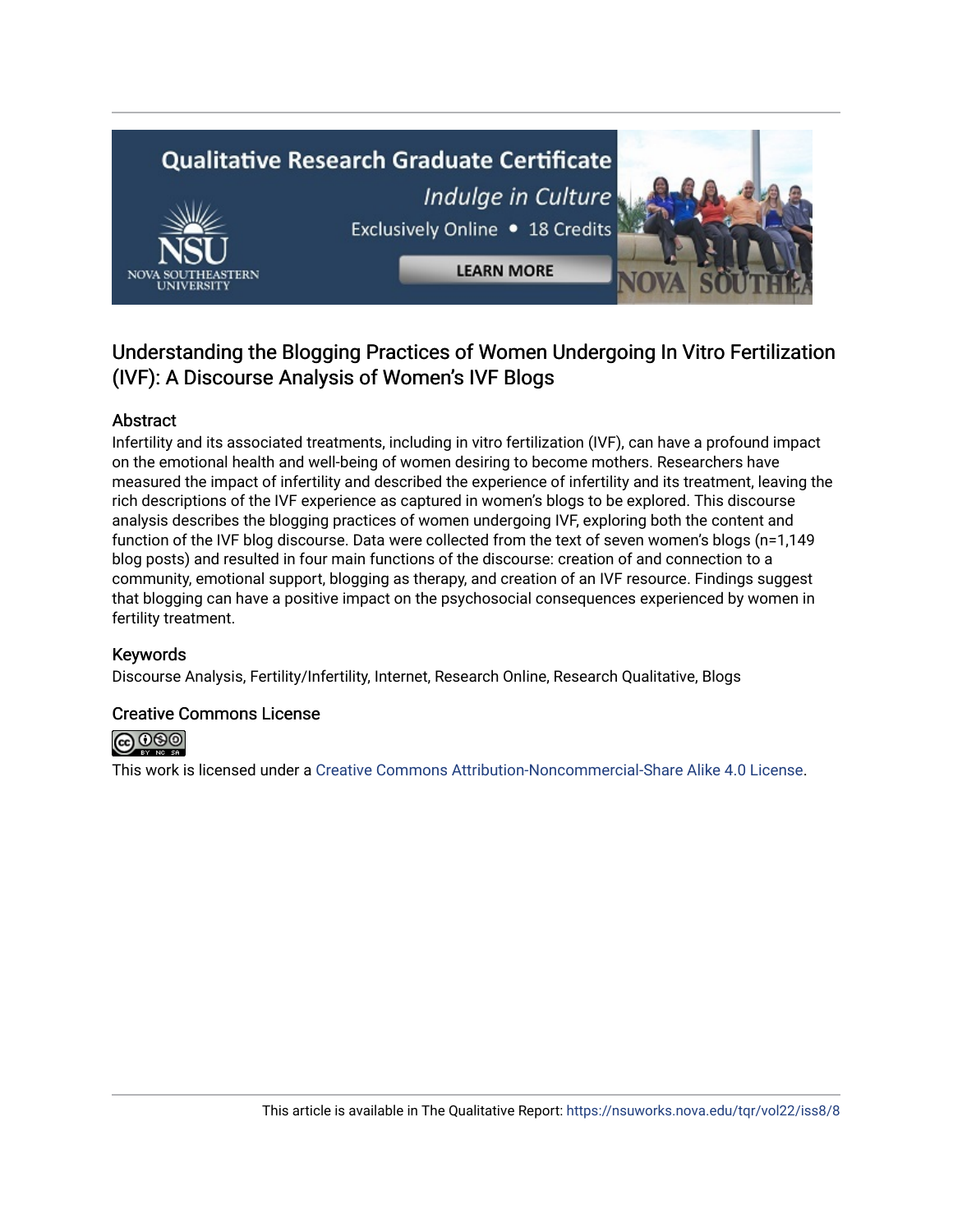

# **Understanding the Blogging Practices of Women Undergoing In Vitro Fertilization (IVF): A Discourse Analysis of Women's IVF Blogs**

Elizabeth Orr and Susan M. Jack McMaster University, Hamilton, Ontario, Canada

Wendy Sword University of Ottawa, Ottawa, Ontario, Canada

Sandra Ireland St. Joseph's Healthcare, Hamilton, Ontario, Canada

Lois Ostolosky Private Practice, London, Ontario, Canada

*Infertility and its associated treatments, including in vitro fertilization (IVF), can have a profound impact on the emotional health and well-being of women desiring to become mothers. Researchers have measured the impact of infertility and described the experience of infertility and its treatment, leaving the rich descriptions of the IVF experience as captured in women's blogs to be explored. This discourse analysis describes the blogging practices of women undergoing IVF, exploring both the content and function of the IVF blog discourse. Data were collected from the text of seven women's blogs (n=1,149 blog posts) and resulted in four main functions of the discourse: creation of and connection to a community, emotional support, blogging as therapy, and creation of an IVF resource. Findings suggest that blogging can have a positive impact on the psychosocial consequences experienced by women in fertility treatment. Keywords: Discourse Analysis, Fertility/Infertility, Internet, Research Online, Research Qualitative, Blogs*

Childbearing and parenthood are some of the most universally desired pursuits in adult life that often, but not always, occur when planned and hoped for. For the nearly 73 million couples around the world who experience fertility problems (Boivin, Bunting, Collins, & Nygren, 2007), realization of this desire is fraught with significant challenges. The World Health Organization (WHO, 2012) has defined infertility as a failure to conceive following 12 months of unprotected intercourse. In the United States, the estimated prevalence of infertility for women is 7.4% (Stephen & Chandra, 2006).

Infertility, and the desire to have children, have led many couples to seek medical care. According to a review of 25 population-based studies from around the globe, on average 56% of couples seek medical advice for their infertility, with approximately half of those couples actually receiving medical treatment (Boivin et al., 2007). Following consultation and assessment by reproductive health specialists, the primary option for conception for many couples involves medically-assisted reproductive interventions. Medically-assisted reproductive interventions include ovulation induction; controlled ovarian stimulation; ovulation triggering; intrauterine, intracervical, and intravaginal insemination with semen of the partner or donor; and a range of assisted reproductive technologies (ART; Moreau, Bouyer, Ducot, Spira, & Slama, 2010; Zegers-Hochschild et al., 2009). Assisted reproductive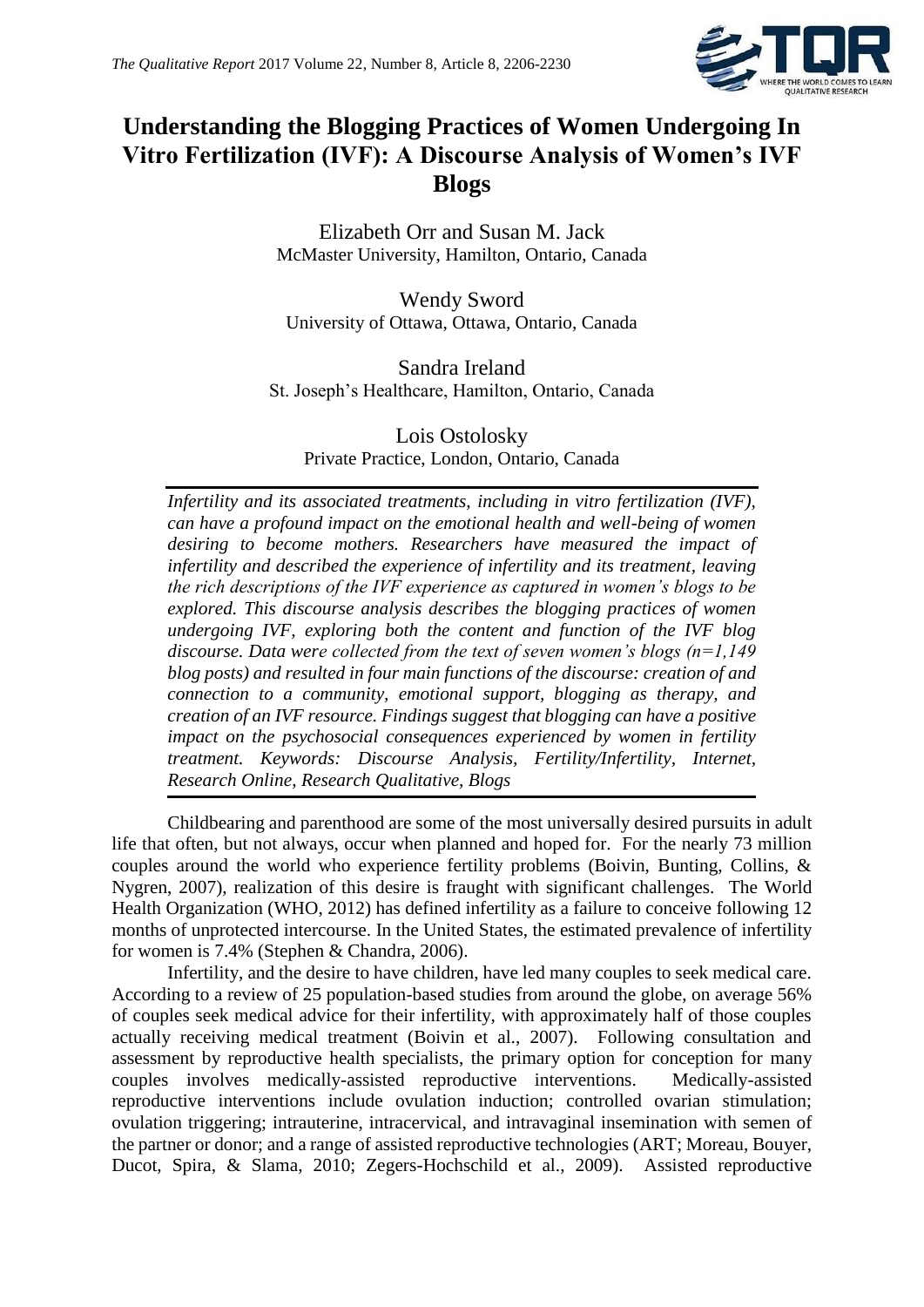technology procedures are treatments that involve the *in vitro* handling of both human oocytes and sperm or of embryos for the purpose of establishing a pregnancy. These procedures include in vitro fertilization (IVF) and embryo transfer, intra-cytoplasmic sperm injection (ISCI), gamete intrafallopian transfer, zygote intrafallopian transfer, tubal embryo transfer, gamete and embryo cryopreservation, oocyte and embryo donation, and gestational surrogacy (Zegers-Hochschild et al., 2009). Since the introduction of IVF in the late 1970s, and the subsequent birth of the world's first IVF baby on July 25, 1978 (Loughlin, 2012), in Great Britain, approximately 3.5 million children worldwide have been born with ARTs (Chambers, Sullivan, Ishihara, Chapman, & Adamson, 2009).

Despite the well-documented physical and emotional outcomes associated with infertility and ARTs for couples, and the associated costs, women continue to consent to these procedures to achieve conception, pregnancy, and ultimately parenthood. With the advent of the Internet and social media, couples have discovered new channels for describing and sharing their personal, and often difficult, experiences of undergoing ART and uncovered a new medium for empowerment and support (Hinton, Kurinczuk, & Ziebland, 2010).

#### **Health and the Internet**

The Internet connects people who share interests of all kinds and health is no exception. Eighty percent of Internet users (or 59% of all adults) look online for information about healthrelated topics and 34% of Internet users have read someone else's commentary or experience about health or medical issues on an online news group, website, or blog (Fox, 2011). One in five Internet users go online to find others who might have health concerns similar to theirs (Fox, 2011). Accessing health information is one of the most common uses of the Internet and couples undergoing fertility treatments are turning to the Internet for information, education, support, and empowerment (Hinton et al., 2010).

#### **Blogs in Qualitative Health Research**

Reading and hearing others' accounts of personal experiences of health and illness is a primary use of the Internet for health-related purposes. Participating in the creation of health content through blogging and social networking is an important part of patients' health experiences and has implications for health care providers' understanding of the patient's role in health care management and information (Ziebland & Wyke, 2012). Blogs, often compared to an online journal or diary, are a unique source of unsolicited narratives that allows the sharing of information, thoughts, feelings, and creativity, and provides insight into the authors' health experiences (Heilferty, 2009). Blogs cover a vast array of subject matter and attract an extensive readership. The proliferation of blogs and blogging practices has recently attracted the attention of researchers as blogs are becoming recognized as a rich source of qualitative data. The advantages of using blogs as a data source for qualitative research are (a) they are a publicly available, low-cost, and instantaneous technique for collecting substantial amounts of data; (b) they are a source of naturally occurring text, eliminating both research interference or influence and the need for transcription, which is both costly and time consuming; (c) the archived nature of blogs makes them amenable to examining social processes over time; (d) they provide fast and easy access to the information of greatest value through categorization of blog content; they provide candid and genuine personal accounts of human experiences; and (f) they afford an added option for confirmation and consistency through interaction with the blogger (Hookway, 2008; Jones & Alony, 2008). Some shortcomings that may be faced by researchers when using blogs as a source of research data include the variability of blog content as not all blogs are well-written, succinct, concise, or elaborate; and there are no means to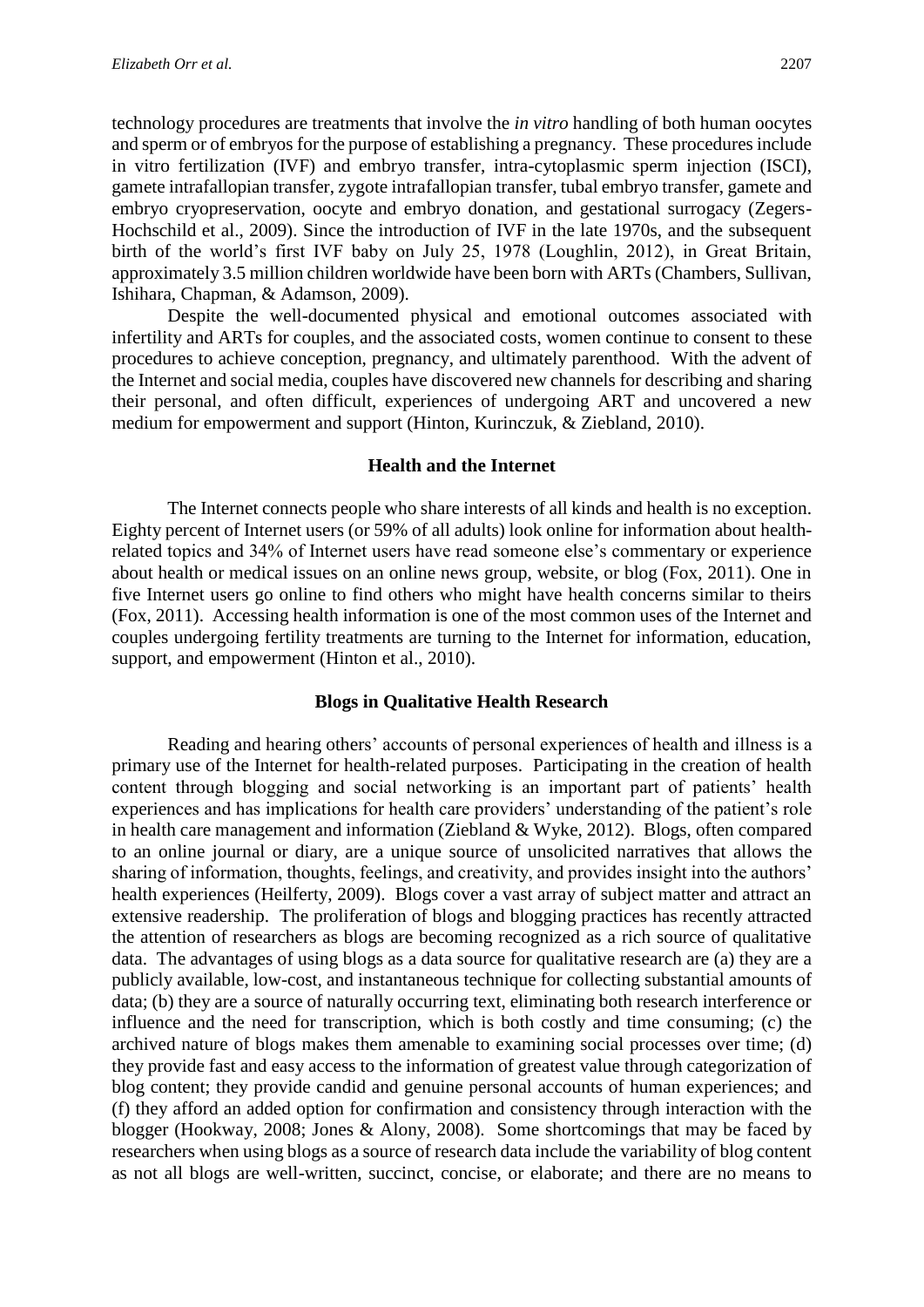prevent fictitious blogs. However, "with adequate research parameters in place, blogs can have an important and valuable place in the qualitative researcher's toolkit" (Hookway, 2008, p. 107).

Health researchers and practitioners are learning from blogs in two ways: (a) analysis of blogs is providing insight and understanding into the health and wellness of individuals, and the impact of illness on their lives (Clarke & Lang, 2012; Keim-Malpass et al., 2013; Keim-Malpass, & Steeves, 2012; Leggatt-Cook & Chamberlain, 2012; Marcus, Westra, Eastwood, & Barnes, 2012; Rubarth, Schoening, Cosimano, & Sandhurst, 2012; Shah & Robinson, 2011); and (b) blogging is being examined as a variable in the evaluation of different health-related outcomes or as a specific intervention itself (Andersson, Gustafsson, Hansson, & Karlsson, 2013; Graham, Rouncefield, & Satchell, 2009; McDaniel, Coyne, & Holmes, 2012; Ressler, Bradshaw, Gualtieri, & Chui, 2012). While studies using blogs in health research are few, researchers are explicit about (a) the need to incorporate blogging as an intervention in future research efforts and (b) developing research methods that utilize blogs as a primary data source (Chung & Kim, 2008; Heilferty, 2009; West et al., 2010).

Infertility is a health experience that is chronicled in personal blogs. The emergence of blogging as a communication channel is currently permitting women to share their personal experiences of infertility and related treatment in a very public forum, leaving behind a collection of rich descriptions of the IVF experience. Blogging about the IVF experience has not been explored in the infertility or related literature. However, understanding the blogging practices of women undergoing IVF can create a more complete picture of the IVF experience. A thorough understanding the IVF experience from this unique perspective can lead to more sensitive, empathic, and holistic care of these women by health care providers, thus limiting the severe long-lasting negative social and psychological consequences of childlessness and infertility. The scarcity of research on this blogging phenomenon and its potential implications combined with the apparent call for a better understanding of blogs in general within the health literature created the motivation for this study.

Therefore, the purpose of this discourse analytic study was to describe the blogging practices of women undergoing IVF for treatment of infertility and to identify the impact blogging may have for this population. This exploration was guided by the following research questions: (a) what are the blogging practices of women undergoing IVF?; (2) what does writing a blog throughout the IVF experience accomplish?; and (c) what impact does blogging have on the IVF experience?

#### **Researcher Context**

This study was completed as part of the first author's (EO) Master of Science degree in the School of Nursing at McMaster University, Hamilton, Ontario, Canada. Authors two through five (SMJ, SI, WS, and LO) comprised the first author's thesis committee.

EO became interested in the use of blogs as a rich source of qualitative data during a graduate qualitative research methods course. Having been exposed to the phenomenon of blogging about IVF through personal experience with infertility (however not blogging herself), EO was fascinated by the detail, emotion, and honesty documented by these women using a medium that allowed access to the entire world wide web. These women were evidently motivated to chronicle their experience, and it was believed that understanding why they blogged had the potential to lead to a better understanding of the infertility and IVF experience. It was also believed that this improved understating of the IVF experience could lead to more sensitive, empathic, and holistic provision of care for women undergoing fertility treatment.

The remaining authors (SMJ, SI, WS, and LO) are seasoned researchers with extensive qualitative research experience. They provided guidance, direction, and support to the novice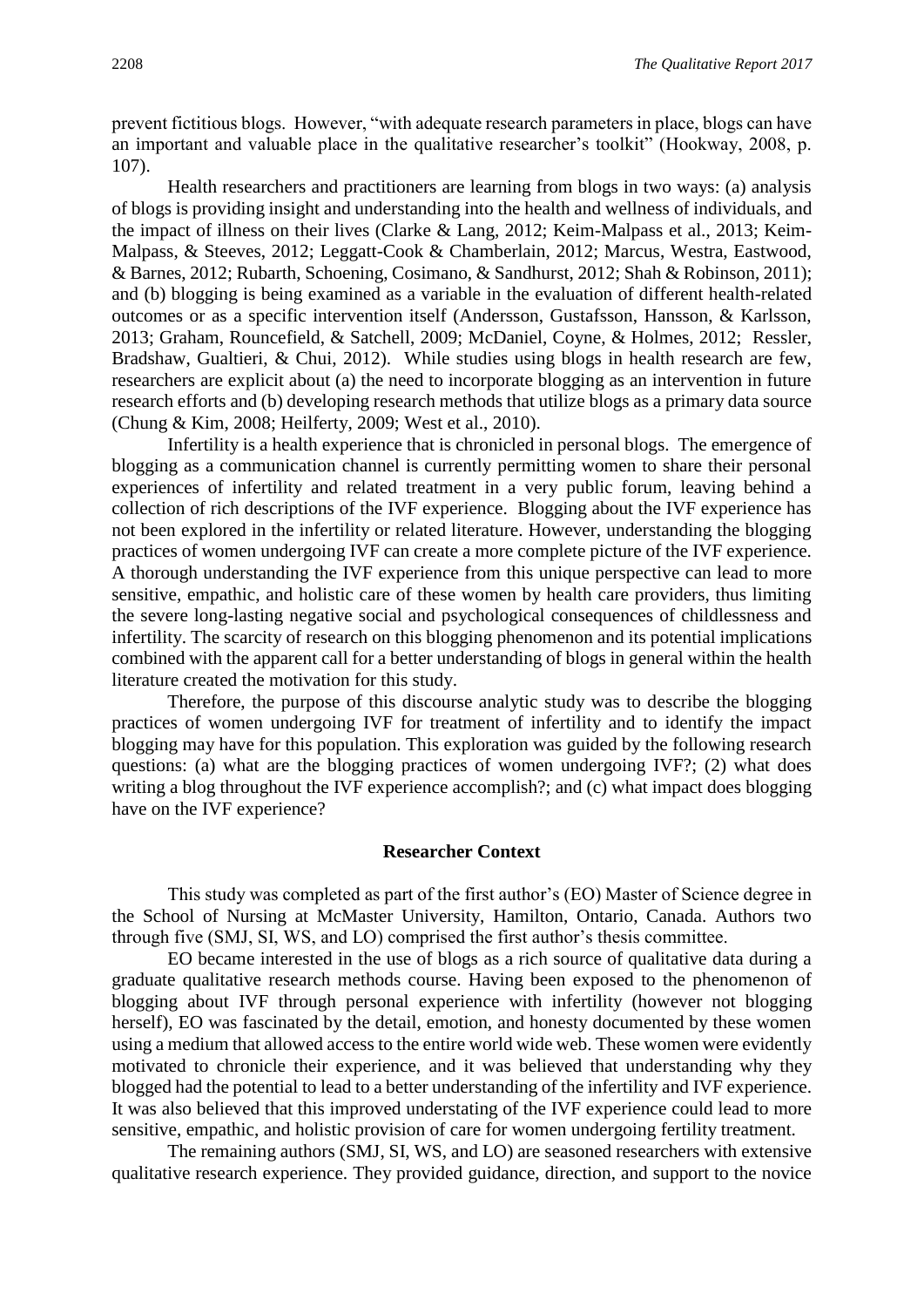researcher (EO) throughout each phase of the research process. The fifth author (LO) is also a full-time social worker who at the time of the study had a private counselling agency for families managing infertility or undergoing fertility treatment. Together the team represented experts in both qualitative research methods (SMJ, SI, WS, LO) and maternal-child and women's health (SMJ, WS, LO).

#### **Methods and Research Design**

Discourse analysis was used to explore the naturally occurring text of women's IVF experiences as presented in their blogs. Discourse analysis was the chosen research method due to its congruence with the study's purpose in that a discourse is treated as a potent, actionoriented medium that can point to why people do what they do (Potter & Wetherell, 1987). This study relied on the principles of discourse analysis developed within the realm of social psychology to guide sampling, data collection, and analysis. The theoretical, methodological, and empirical work of Jonathan Potter and Margaret Wetherell (1987) focuses on practical versus analytically relevant research, which is congruent with the goals of health research and the study of health-related issues.

#### **Sampling and Recruitment**

All blogs with the potential to inform about the blogging practices of women undergoing IVF for the treatment of infertility were considered for this study. To obtain this sample of blogs, the keywords "IVF," "infertility," and "my experience" were entered into two separate blog specific search engines: GoogleBlog and Technorati. The keyword, infertility, was included to ensure that blogs were about IVF for the treatment of infertility. The phrase, "my experience," was used in an attempt to obtain blogs written by individuals experiencing IVF themselves, and to avoid blog content written by professional organizations and fertility experts.

Snowball or chain sampling was also used as another approach for locating information rich cases (Patton, 2001). Bloggers often include references to other blogs or bloggers they are following (or reading their content regularly). This process allowed the researcher access to other potentially rich sources of data that may not have appeared in the initial blog search. This combined purposeful and snowball sampling approach has been applied in other studies utilizing blogs as the primary data source (Miller, Pole, & Bateman, 2011; Neal & McKenzie, 2011).

For pragmatic reasons, blogs had to be written in English to be considered for inclusion. They also had to be written by a woman who had either undergone or was undergoing IVF for primary cause infertility (childless at time of treatment) to best inform the research questions. In addition, the blog must demonstrate the following: (a) have been initiated after January 1, 2000, and updated within the previous 2 years; (b) had a primary focus of infertility, including IVF treatment (i.e., the primary focus of the blog was to document the infertility experience that led to treatment with IVF); and (c) have been authored in North America. These criteria allowed for adequate description of the sample that in turn allows for readers to determine the transferability of the study results to their own context.

For this study, the mean age of bloggers for whom demographic information was obtained (*n*=7) was 33 years, with a range from 24 to 40 years at the time of their first blog post. The mean time spent trying to conceive (TTC) as reported by the bloggers at the start of their blogs was 41 months, with a range from 20 to 132 months. The majority of bloggers (*n*=6; 86%) blogged about more than one IVF experience, with an average of three IVF attempts written about. To highlight this range of experience, one blogger achieved pregnancy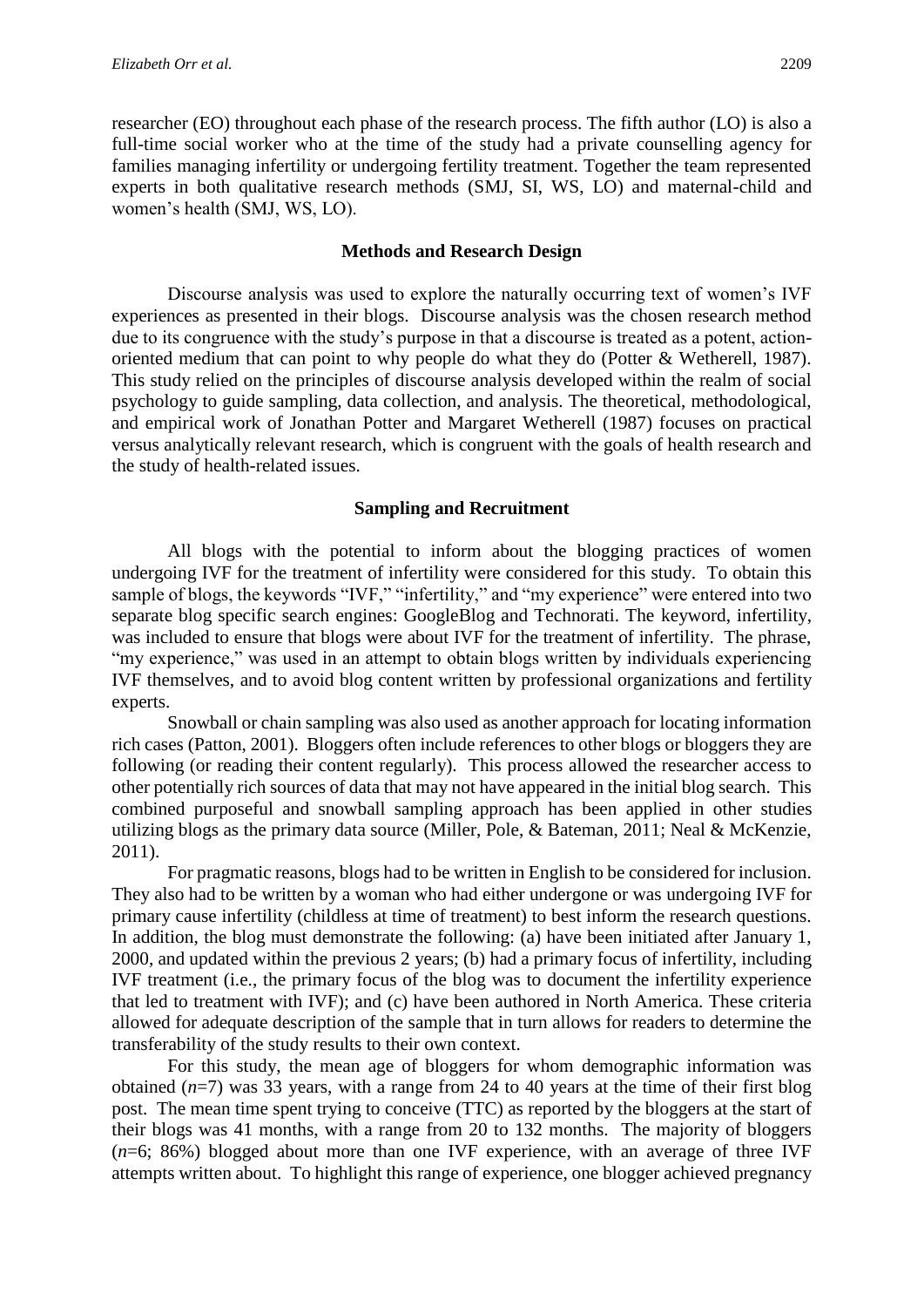on her first IVF attempt and another chronicled five IVF cycles and two frozen embryo transfers (FET). Three of the seven (43%) bloggers identified themselves as having female factor infertility, two of the seven had combined male and female factor infertility (29%), and the remaining two (29%) had unexplained infertility. The bloggers were diverse based on geographic location. The majority (*n*=6; 86%) of bloggers were from the United States and one blogger was from Canada, and were from rural, suburban, and urban areas. Some reported commuting over 4 hours for their infertility treatments while others were located only a few city blocks from their treatment centers.

Sampling continued until the point of redundancy or data saturation. In discourse analysis, data saturation is the determination by the researcher that there are sufficient data to make an interesting argument and for those arguments to be well-grounded in the data (Wood & Kroger, 2000). Due to the depth and breadth of the writing (over 1,000 individual blog posts), there were sufficient data to form an interesting argument following the analysis of five blogs. Two more blogs were analyzed to ensure that there were sufficient data to support the arguments and that no new arguments were warranted.

#### **Ethical Considerations**

Ethical approval from the Hamilton Health Sciences/McMaster University Faculty of Health Sciences Research Ethics Board (HHS/FHS) was obtained to protect the rights, safety, and welfare of all research participants. Once blogs had been identified and met the preliminary inclusion criteria, they were evaluated using the decision tree proposed by Eastham (2011) to assess the privacy intentions of the blogger. The assessment of the blogger's privacy intentions was important because this guided whether or not informed consent was sought from the blogger. Based on characteristics of the blog, one of three conclusions related to privacy intention was reached: (a) intent most likely privacy; (b) may intend some level of privacy; or c) supports public intent (Eastham, 2011). When a blog met the preliminary inclusion criteria, contact information (email) was available, and its intent fell into the first category, the researcher sought informed consent. The blogger was contacted by email to explain the study and seek consent to use the blog content for analysis. When the blogs' presumed privacy intentions fell into the second category and contact information was provided, a passive consent process was initiated. The blogger was contacted by email on two occasions (1 week apart) to explain the study and request a reply to consent to the study or decline participation. If no reply was received by one week following the second email contact, the blog was enrolled in the study. If a blog fell into the second privacy category and contact information was not available, the blog was enrolled in the study and strategies were employed to protect blogger privacy (e.g., removal of personal identifiers). Blogs that met the initial inclusion criteria and were deemed to be written with public intent were enrolled in the study without consent from the blogger. These decisions have been summarized in Figure 1.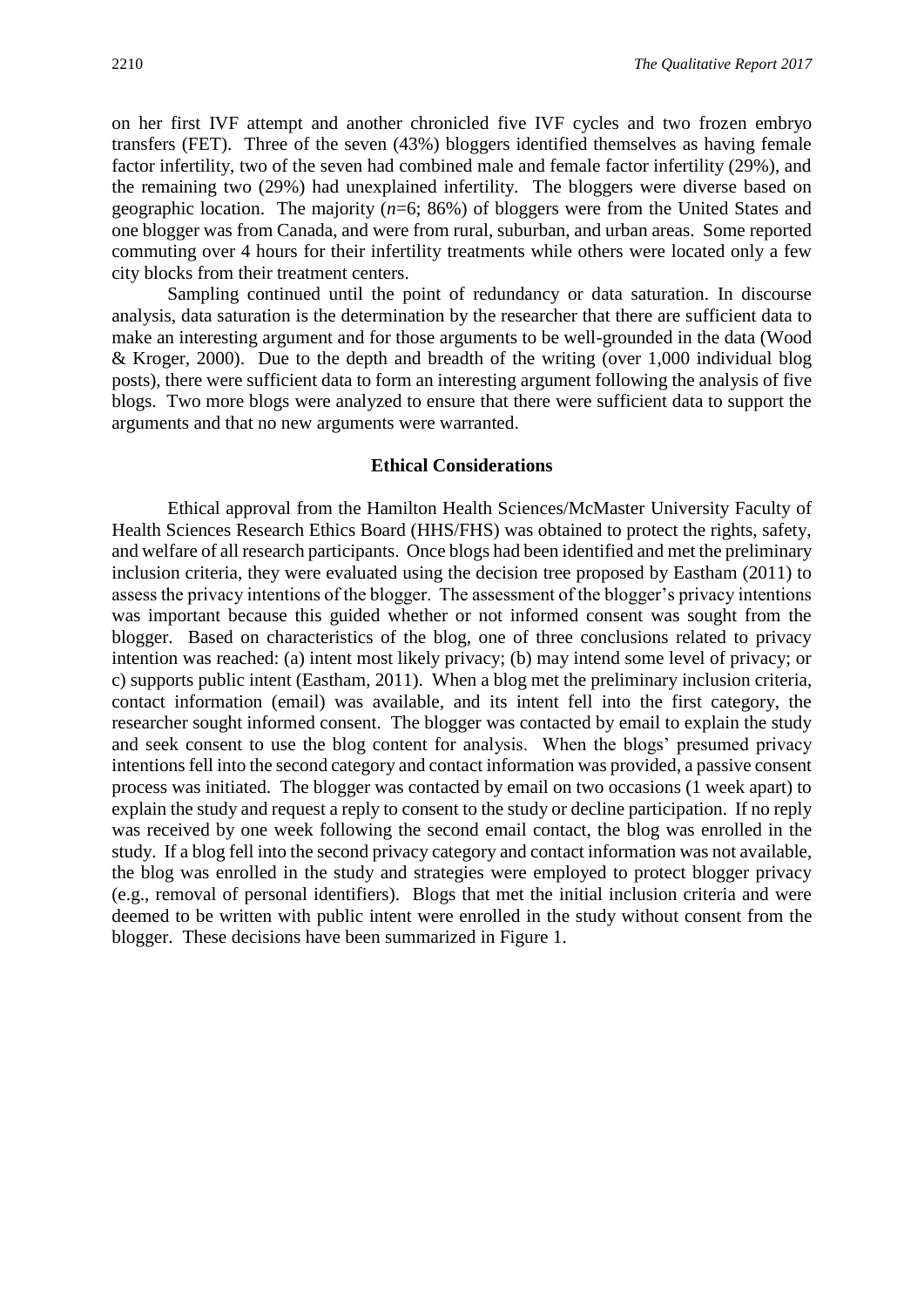

**Figure 1. Inclusion or Exclusion of Blogs Based on Privacy Assessment**

#### **Data Collection**

I (EO) collected the naturally occurring texts provided by women's accounts of their infertility and IVF experience as recorded in their blogs. These texts had the advantage of not only providing rich data related to the topic of inquiry but also of being already transcribed. Basic demographic information was extracted where available from each blog: blogger age at start of blog, number of IVF cycles or attempts, start date and current status of blog, geographic information, cause/type of infertility, number of blog posts, number of blog followers and peak and average number of comments on blog posts.

A vast amount of text was created by each of the bloggers included in this study. One thousand, one hundred forty-nine (1,149) blog posts were included and were read in their entirety during the initial phase of analysis. Length of posts varied from one or two sentences to mini-essays that were thousands of words long. Bloggers posted an average of 8 posts per month with a range of 3 to 12 posts. The average amount of time that the blogs covered was 23 months, with a range between 3 and 48 months. Some blogs remained active after the data collection phase of this study while others were no longer being actively updated. In some cases, blogs shifted focus from IVF to pregnancy and parenting once pregnancy was achieved (these posts were not included in data analysis). The blog posts included in the analysis were written between June 2008 and June 2013.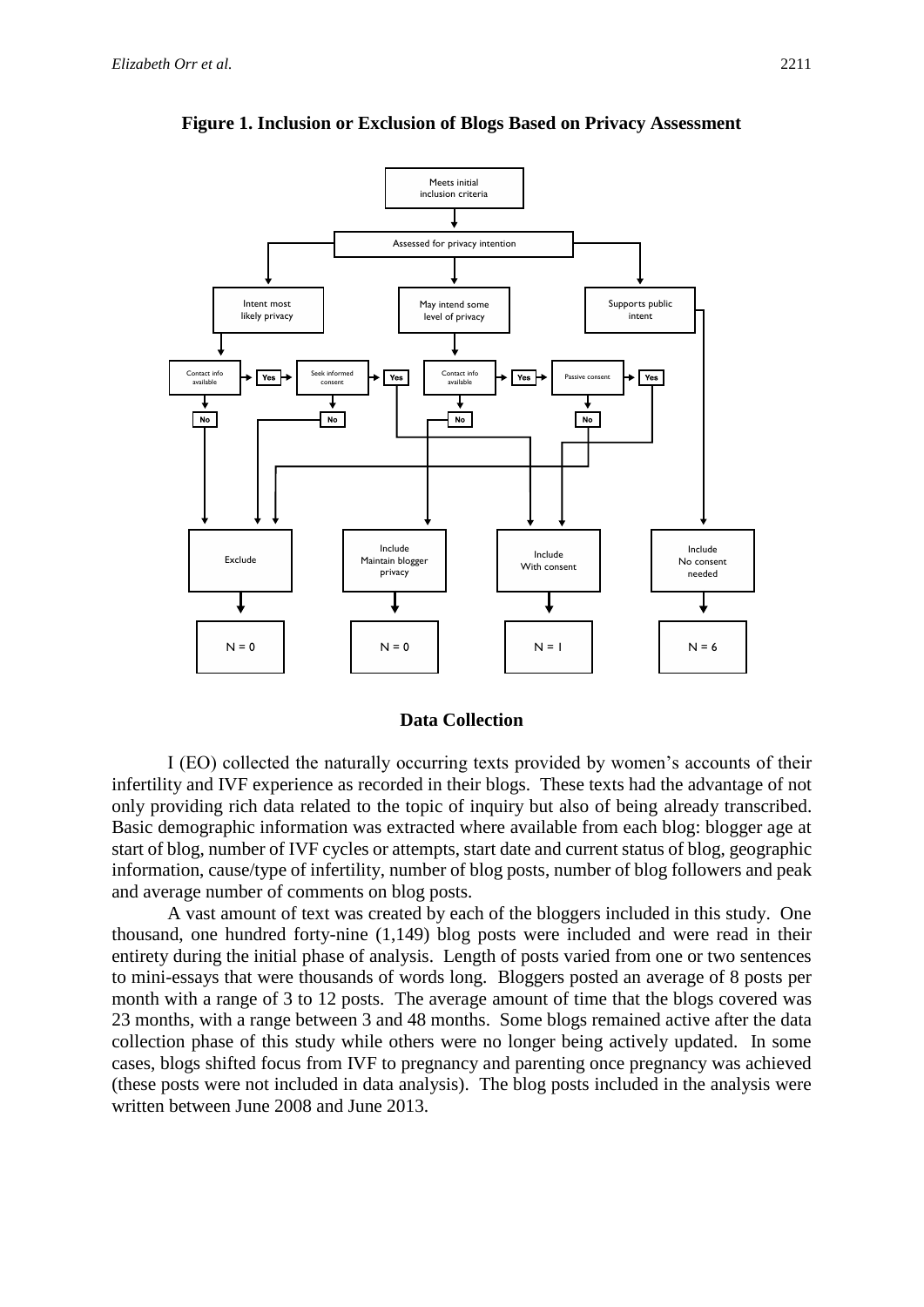#### **Data Analysis**

Analyzing discourse according to the method outlined by Potter and Wetherell (1987) can be separated into two phases, coding and "analysis proper" (p. 167). Coding does not refer to the central activity of analysis; rather it is a process that involves preparing the data where the goal is not to find results but to pare down an often-insurmountable body of discourse in to manageable chunks (Potter & Wetherell, 1987; Wood & Kroger, 2000). I performed coding by reading each blog post and identifying every reference made to the issues of interest as identified by the research questions. For example, a blogger referencing feeling better about a particular part of the IVF process following a reflective blog post would be retained from the transcripts for further analysis. Coding was done as inclusively as possible, where even borderline cases were included in the early stages of coding (McCloskey, 2008; Potter & Wetherell, 1987). The Ncapture feature of the Nvivo10 qualitative software was used to download each of the blog posts as it appeared on the web and was also used in the coding of the raw data and the organization of researcher notes (QSR International, 2010).

Following coding, I carefully read and re-read the data, and asked, "why am I reading this passage in this way?" (Potter & Wetherell, p. 168). The purpose of analysis is to determine and explain what action the discourse is taking or what function the discourse performs based on the theoretical underpinning of discourse analysis "that people's talk fulfills many functions and has varying effects" (p. 168). Wood and Kroger (2000) offer 15 strategies intended to assist the researcher in adopting the discourse-analytic orientation and also outline 8 strategies for interpretation. For example, Wood and Kroger (2000) suggest that the discourse analyst pay careful attention to the multiple functions of a discourse (strategy 3). Function as a concept is central to discourse analysis and refers to what the talk or text is doing (Wood & Kroger, 2000). This strategy can be demonstrated in the analysis of the IVF blog discourse using the example of the TTC (trying to conceive) timeline (described in the findings section below). The TTC timeline is a blog feature or post common across all the participant's blogs. One function of this particular piece of the blog discourse is to orient the reader to the blogger's history and current stage in the IVF process. However, when reading for multiple functions, this TTC post can also be viewed as a way to establish common ground with other IVF bloggers, provide evidence of inclusion in the IVF or infertility community, present information for outsiders to understand all the blogger has gone through, and as way to differentiate themselves from other IVF bloggers.

Multiple functions, among other strategies, were used to approach the coded blog data and move toward the formation of claims or hypotheses about the functions and effects of the discourse. Evidence from the discourse was then used to support these claims. To continue the above example, the multiple functions of this small (yet not insignificant) TTC timeline post, contributed to the overall understanding of the entire blog discourse and its functions. In this case, the TTC timeline supported the claim or hypothesis that blogging throughout the IVF experience formed community amongst IVF bloggers. Often discourse analysts will give the title, analysis, to their findings section because it involves a demonstration of the analysis process (Wood & Kroger, 2000). In this study, the claims and supporting evidence comprise the findings of this study, four functions of IVF blog discourse, and are presented in a way that further demonstrates the analysis performed.

#### **Data Credibility**

Credibility is established when the researcher demonstrates sufficient immersion in the data and research setting enough to enable recurrent patterns to be identified and verified and to answer the question, "are the findings representative of the true picture of the phenomenon"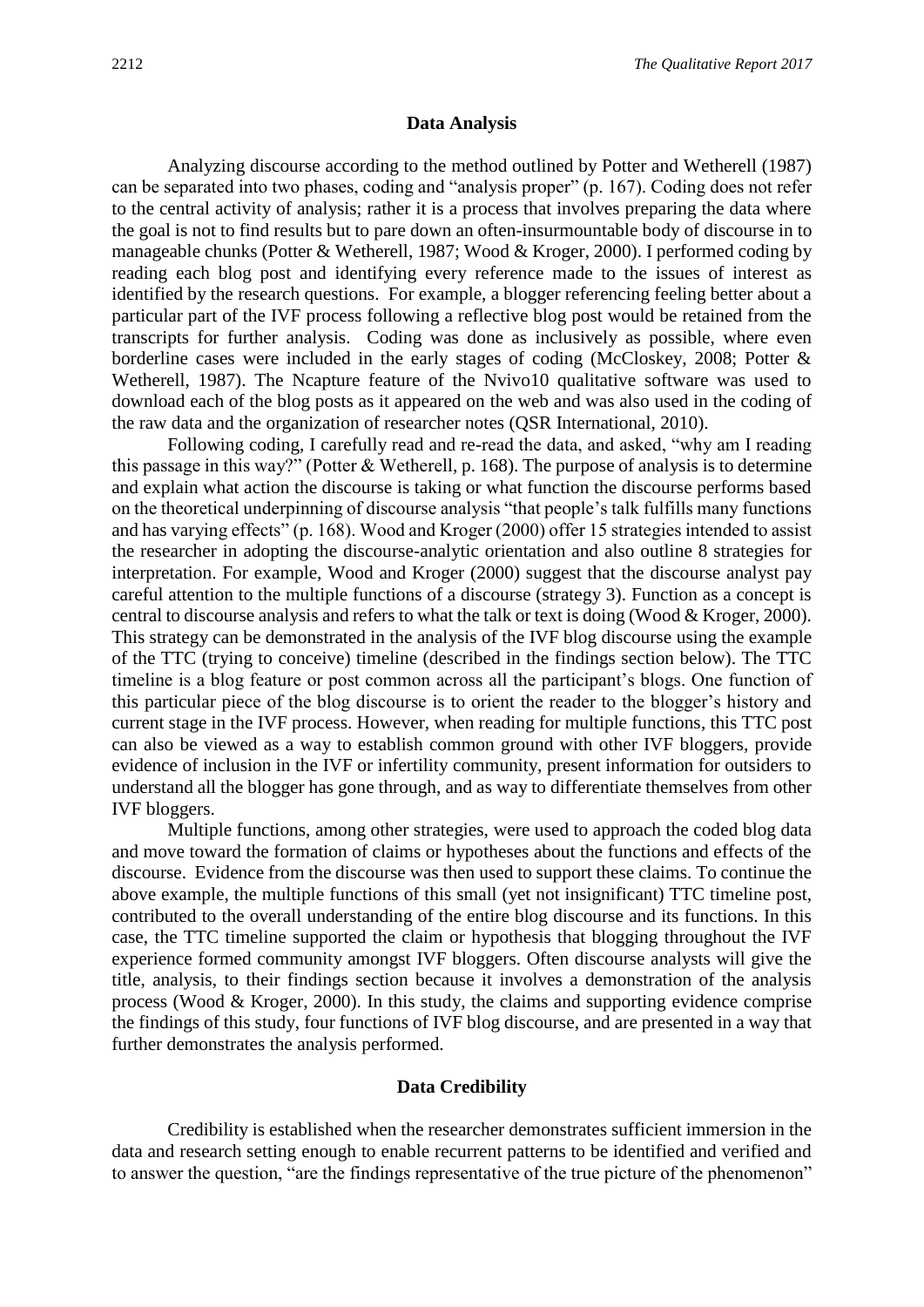(Krefting, 1991). Peer examination and reflexivity were two strategies used by the researcher to establish credibility for this study. Peer examination, or regularly discussing the research process and findings with the research team (comprised of experts in both qualitative methods and the study context) and reflexivity, or an ongoing analysis of the researcher's influence on the study through reflexive journaling, were of particular importance throughout this study because the interest in this research topic originated from personal experience with IVF. These strategies ensured that findings were well supported by the discourse and as free from researcher influence or bias as possible.

#### **Findings**

#### **About the Blog Content**

While the focus of the analysis was on the function of the IVF blog discourse, function is a result of the sum of the individual posts and exists within the context of documenting the IVF experience. Therefore, it is important to note what these women were blogging about, or the general content of the blogs.

Blog posts were categorized by topic. The writer often completed the categorization for the researcher by giving the post an appropriate topic title or linking the post within the blog to posts with similar content. For example, this excerpt labeled a "procedural update" for the study, was posted by the author under the title "Day 8 update:"

A few quick updates from my last post. Estradiol came back <5, which is great — means no activity and a clean slate to grow good follicles. I have been doing my Lupron injections in my thigh, which I'm (weird word, I know) loving. Most have been painless, and even when it pricks a bit, it's less intimate than my tummy, so less of a big deal. (Blog #2)

This was by far the most frequently written category or topic posted by bloggers with over 300 references made to blood work or other laboratory values, procedure preparation or results, and medication administration practices (see Table 1). Other frequent post topics included symptom reporting or "all I have to go through," exploring alternatives, navigating relationships, and being grateful or "counting one's blessings." While blog posts documented other areas of the IVF experience, the preceding categories represent the most frequent content posted and the most common topics written about across all seven bloggers.

| Number of<br>references<br>$\mathfrak{to} \dots$ | <b>Blog</b> | <b>Blog</b><br>$\overline{2}$ | <b>Blog</b><br>3 | <b>Blog</b><br>$\overline{4}$ | <b>Blog</b><br>5 | <b>Blog</b><br>6 | <b>Blog</b><br>7 | Total     | Overall<br>Mean |
|--------------------------------------------------|-------------|-------------------------------|------------------|-------------------------------|------------------|------------------|------------------|-----------|-----------------|
| Procedural<br>Updates                            | 45          | 69                            | 15               | 104                           | 15               | 44               | 25               | $N = 317$ | 45              |
| Symptom<br>reporting                             | 16          | 18                            | 8                | 46                            | 14               | 23               | 3                | $N = 128$ | 18              |
| Exploring<br>alternatives                        | 2           | 8                             | $\overline{4}$   | 28                            | 2                | $\overline{1}$   | 4                | $N=58$    | 8               |

Table 1. Summary of Blog Content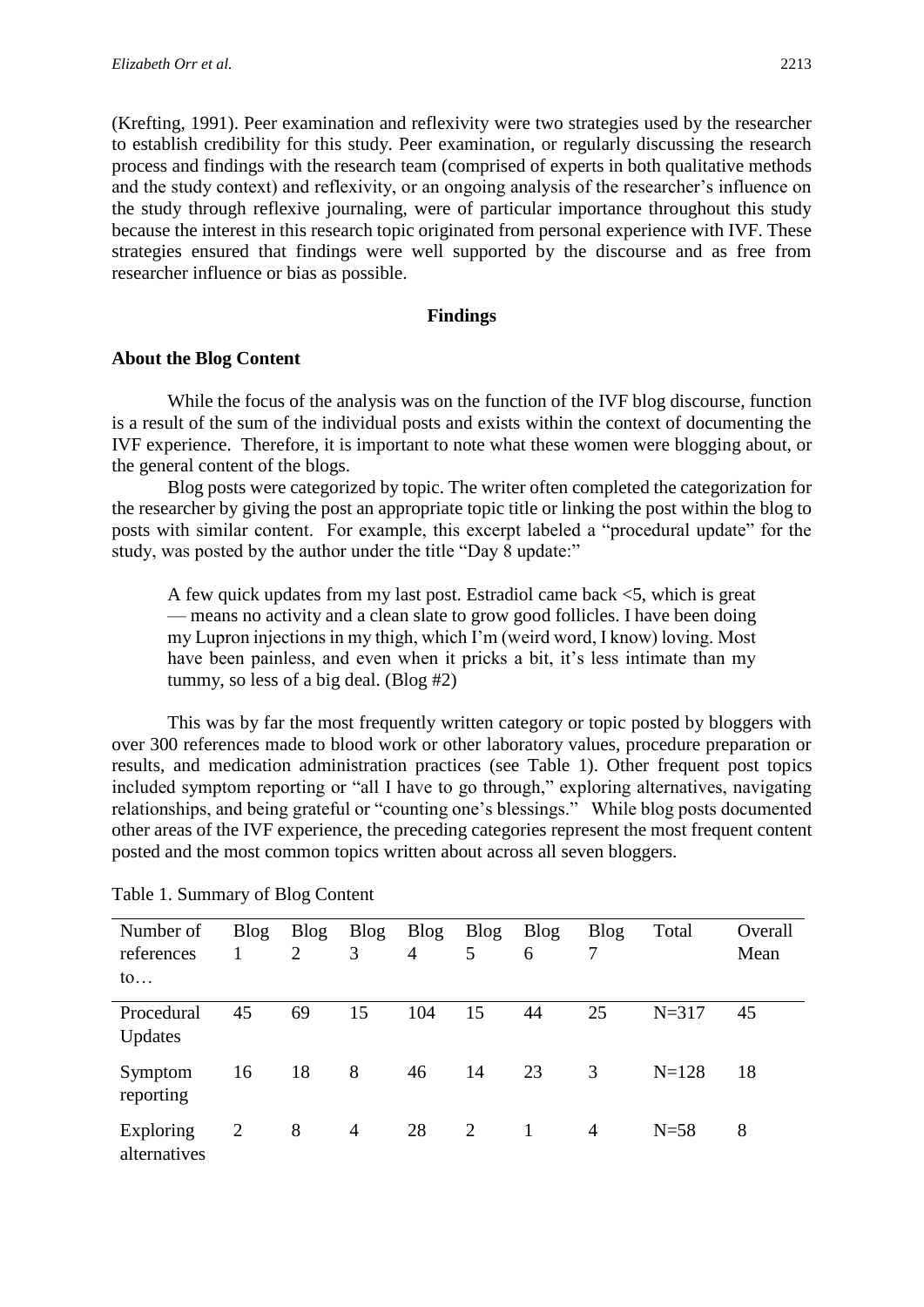| Navigating 3<br>relationships   |                | $\overline{4}$ | $\overline{\mathbf{3}}$ | 10 5 | $\overline{7}$ | 18 | $N = 50$ |   |
|---------------------------------|----------------|----------------|-------------------------|------|----------------|----|----------|---|
| Being<br>grateful or<br>blessed | 5 <sup>5</sup> | 2 2            |                         | 9 3  | $\overline{3}$ | 6  | $N=30$   | 4 |

#### **Four Functions of IVF Blog Discourse**

Four key functions of IVF blog discourse emerged from the data analysis: creation of and connection to community, emotional support, therapy, and creation of an IVF resource. Each of these are discussed in turn with attention paid to both what is being accomplished by the discourse and the effect attained.

**Creation of and Connection to a Community.** Blogging throughout the IVF experience connected the writer to other IVF bloggers, and as bloggers connected to one another, a community was formed. Evidence that women blogging about their IVF experience created a community amongst one another and their readers can be seen through how they wrote and what they wrote about as well as in features of the blog itself. The evidence is outlined through the concept of inclusion through exclusion, blogging practices that lead to community, requisite posts and language, blog attributes, when bloggers no longer fit within the blog community, and effects of community.

*Inclusion Through Exclusion.* Common attitudes or interests are a requisite part of community by definition. The notion of community among IVF bloggers was often first established by a blogger proclaiming her exclusion from the fertile/baby-making/child-having world and thus including herself in the infertile and childless world. Blogger #4 demonstrated these feelings of exclusion by expressing frustration with the "fertile world":

I'm going to admit to a pet peeve of mine — stick figure family car window stickers…. Do you know the stickers I mean? The ones people plaster on their car rear windows for all the world to see? …And perhaps needless to say, but there seem to be no family stickers for those without children. Oh wait, since we're childless, maybe we don't even qualify … Honestly, it's because they seem to be yet another unintended sucker punch from the fertile world. Another proclamation of fertile people's normality, their damn irritating fecundity. And another reminder of my defectiveness... (Blog #4)

Others described their exclusion more explicitly using language such as "left out" or "missed something."

Secondly, I feel so left out. I'm either surrounded by early 20-somethings who haven't even begun thinking about pregnancy (and the daunting prospect of IF isn't even a blip on their radar screens—how I miss those days!) or 30 somethings who have children who look old enough to enter high school. I swear, I look at some of these kids and feel so behind. I find myself wondering if I missed something somewhere...how the hell did I get here again? (Blog #7)

These excerpts demonstrate how exclusion from one community lead to inclusion in another. These women felt "left out" of one group/community/world and decided to blog about it, which led to inclusion in the community of IVF bloggers. Also highlighted in these excerpts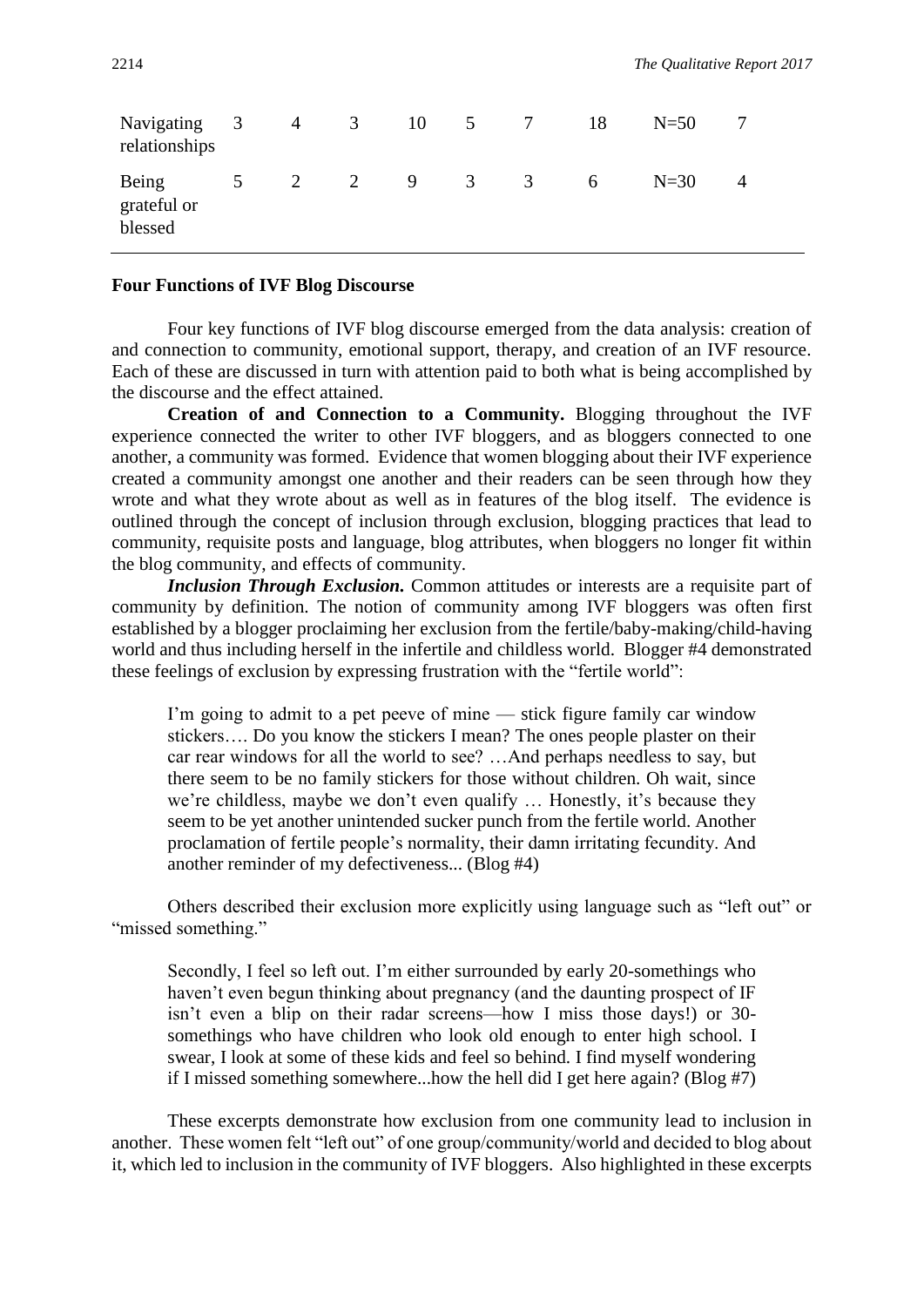is the common interest expressed amongst IVF bloggers to be part of this fertile/child having world and the pain of being excluded from it.

*Blogging Practices that Lead to Community.* An awareness of the active nature of blogging (or the ability for words to perform actions) was evident in many of the blog posts. These actions or blogging practices, while not always intended by the blogger, fostered the sense of community among the blogger and her readers.

I'm [name of Blogger 5]. I am currently struggling with infertility and am trying to share my experience with others who may be going through the same thing.

This blogger accomplished two things that supported the establishment of community. First, she introduced herself and second, she created common ground. As a newcomer to the community (this was her first post) an introduction would be the social norm. Her declaration of infertility and wanting to share her experience with others demonstrated that she belonged in the community. Accountability to readers as demonstrated in the following excerpts was another common practice performed by bloggers that supported the creation of a community.

So sorry to be silent for so long. I've been reading your blogs, cheering you on quietly, not commenting very much at all. I have had my head down and have been just slogging through the depot lupron...one foot in front of the other. I don't recommend it to anyone, but those days are behind us. (Blog #4)

As promised, here are a few details about my Colorado FET prep and their posttransfer recommendations. These are just some of the things that stick out in my mind since they differ from my prior clinic. (Blog #4).

I have Blogger's Block. Yep—after so many months of so much to say, today, I've got nuttin'. I suppose I could give The Update...but even at that, there isn't much to report! (Blog #3).

I'm still here… (Blog #6)

Women who had established themselves within the IVF blogger community and were recognized by others in the community as consistent contributors felt a certain duty to remain active within the community. Excerpt one demonstrates that even while not actively posting or commenting, this blogger was still part of the community and more active contributions were forthcoming. The words "as promised" in the second excerpt conveyed that the blogger was following through on a request or comment from someone else in the community thus displaying commitment to the community. Excerpts three and four are examples of when bloggers felt they had nothing to say but did not want to be forgotten by others in the community. Any activity from the blogger, even just an "update" brought the blogger back to the top of the list of anyone following her posts. Posting ensured that the blogger remained part of the community.

*Requisite Posts and Language.* An unwritten set of rules or norms appeared to govern how and what was written by women blogging about their IVF experience, and served as requisites for inclusion within the IVF blogger community. Certain language and acronyms were used in the posts that would appear foreign to someone outside the community. This language was common amongst all seven blogs analyzed and one blogger (Blog #7) had a glossary displayed within her blog titled "IF Terms/Acronyms You Never Wanted to Know."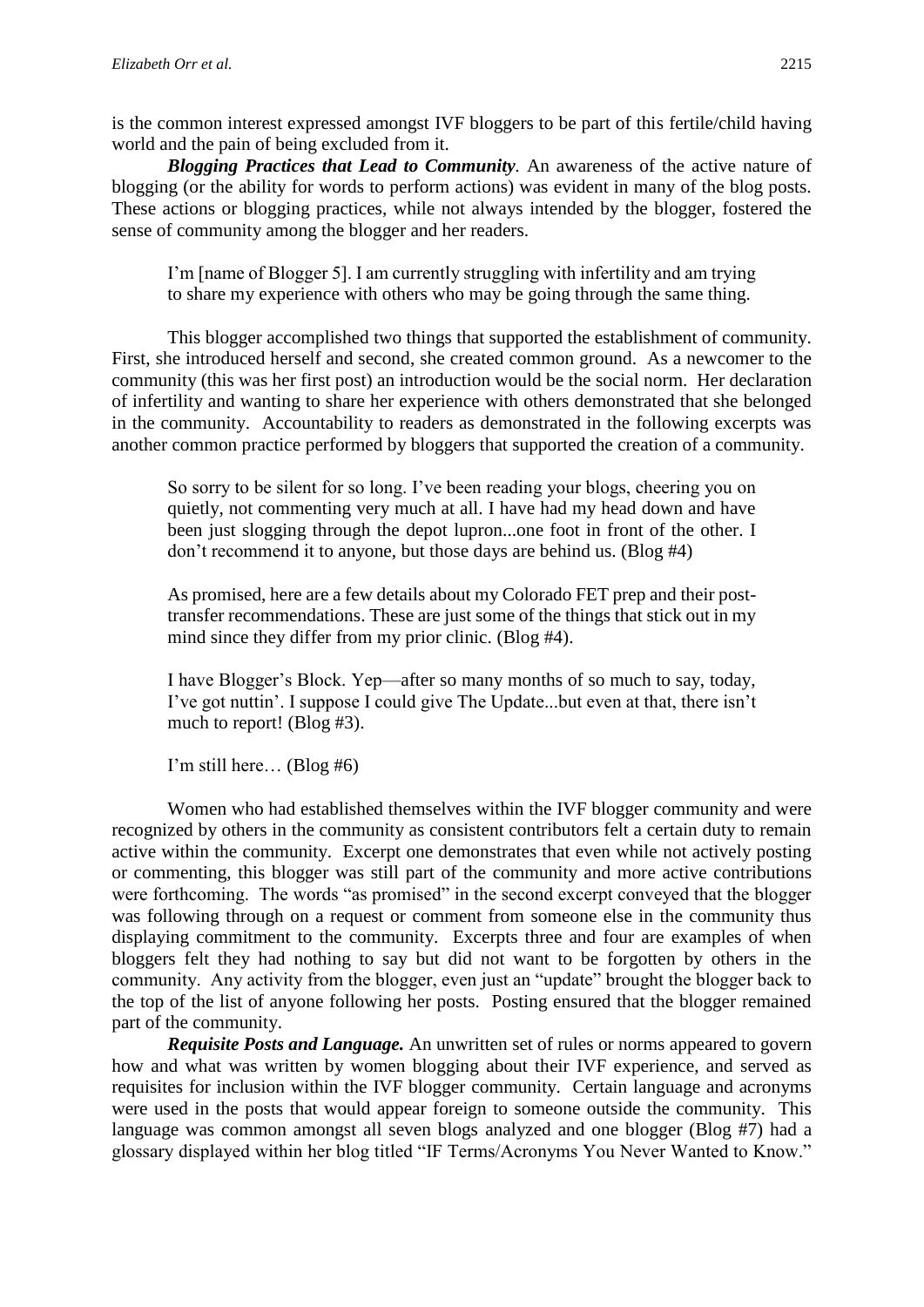(IF is an acronym for infertility). Even this title implied that those included in the community already "knew" these terms and outsiders would need to consult the glossary.

A requisite post was the TTC (trying to conceive) timeline or infertility history. This was a lengthy list of dates, sometimes starting with the woman's first menstrual cycle that outlined in detail her journey of trying to become pregnant and, in some cases, stay pregnant. This post provided an example of another way that bloggers established themselves as legitimate members of the community. Other requisite posts included medication delivery photos and cycle updates, complete with laboratory values and follicle sizes.

*Blog Attributes.* Many of the key characteristics of a blog and the features available through blog service providers served to support the IVF blog community. The ability to follow or subscribe to individual blogs was one such attribute that facilitated interaction and creation of community. First, allowing one's blog to be followed demonstrated the willingness or desire for the blog to be read by others, therefore indicating that the blogger was open to the idea of community. The majority of bloggers displayed the blogs they were following on the main page of their blog. These lists then became a virtual directory of bloggers belonging to the IVF blogger community.

*When Bloggers No Longer Fit within the Community.* The existence of a community among women blogging about their IVF experience was also evident in the conflict that arose when a blogger's status changed; for example, when they became pregnant or pursued adoption. Three bloggers documented this struggle to understand where they now stood after becoming pregnant. One of these women realized her status as pregnant may have compromised her inclusion in the community and felt conflicted because she did not want to lose her infertility identity:

I don't know if I'll start posting again. I've noticed that sometimes people create new pregnancy blogs, which I can completely understand. But somehow, this doesn't feel like the right venue for me because I still feel like infertility is undeniably my shadow, even throughout pregnancy: in no way does it feel like a part of my life that's completely finished. (Blog  $#7$ )

The second woman struggled to reconcile feelings of excitement about her pregnancy and not wanting to appear insensitive toward a group that she perceived would be so openly envious of her situation:

I originally wanted to post about every aspect of my pregnancy, but somehow it didn't seem appropriate to do so this in this forum because every time I did, I felt like I was evoking pain for someone else. I know that's presumptuous—I mean, in all likelihood if my posts caused pain for anyone out there, surely they'd just stop reading my blog. I know that, but it still felt like "that girl" who can't stop talking about her pregnancy, and my heart has been broken by that person so many times throughout this experience in my life. (Blog #2)

A third blogger assumed that her recent pregnancy announcement would result in her dismissal from the community and she was surprised at the continuing support despite her status change: "I have more love and support from you guys than I could ever have imagined. Isn't this when you're all supposed to un-follow me and stop reading? Guess not. Or not yet at least" (Blog #4). This quote also suggests that relationships formed within the community of IVF bloggers could withstand the negative emotions felt toward other pregnant women who had not experienced IVF.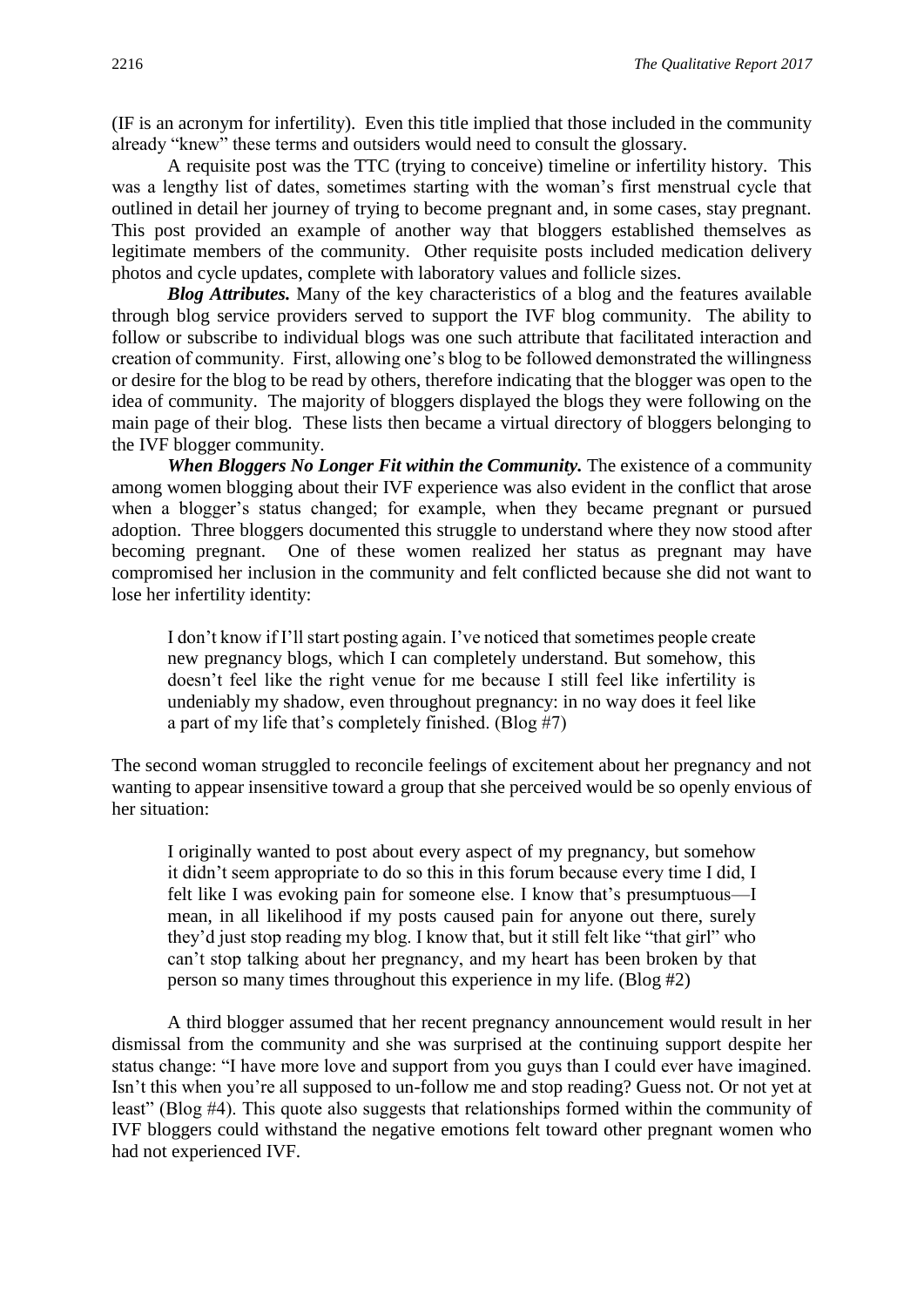One blogger did not appear to struggle with the conflict felt by other IVF bloggers when she became pregnant. Instead she recognized that the IVF blog community was there for her during a time when she needed it and since becoming pregnant it was no longer a group she felt she needed to belong to.

*Effects of Community.* Support for the existence of a community also was determined through the documented outcomes of participation in a community. One effect of being part of the blog community was the formation of meaningful relationships. Bloggers often referenced the care, love, and support received from readers and other bloggers throughout the ups and downs of their IVF journeys. Some online relationships even developed into real-life friendships.

A sense of hope was the other outcome of belonging to the IVF blog community. Women found hope in the successes that had been recorded within the IVF blog discourses either through other bloggers' posts or comments on their own posts. This hope was accessible only through the connection to the IVF blog community. Another unique aspect of hope within the community was found in how bloggers searching for hope in a particular part of their journey demonstrated the ability to provide hope to someone else in a different time or stage of their journey.

**Emotional Support.** A woman's blog and connection to the blogosphere was a source of emotional support during the IVF experience. Evidence to support this claim was demonstrated in how women looked to the blogosphere for support, how women confirmed emotional support received from the blog community, and used the blog to support others, as well as in blog attributes that facilitate emotional support, and the observed effects of emotional support.

*Looking to the Blogosphere for Support.* In between the procedural updates and posts stressing the difficulties with infertility and navigating personal relationships, there was a subtle but detectable reaching out from the blog writer to the reader for emotional support, for example:

I'm trying to stay optimistic—given the amount of meds going into my body, SOMETHING should happen by Saturday... Right...? (Blog #2)

The questions posed tended to be rhetorical, however, they indicated an emotionally low point in the IVF process. Simple questions, such as "you know?", were often enough for the community to spring into supportive action by way of advice, kind words, or the collective "we know." Other bloggers were not as subtle when looking to the blogosphere for emotional support, this blogger explicitly asks for a response from her readers:

So tell me, have you ever just felt like enough is enough, and how in the hell did you find it in yourself to keep trudging through this? By the way, this is not a rhetorical question—I would really like your feedback. I need some momentum. Badly. (Blog #7)

*Emotional Support Received from the Blog Community.* Bloggers very often took the time to acknowledge the emotional support received from the blogosphere. For example, one woman commented, "You guys have been a great source of support for me—thanks for being there and cheering me on" (Blog #2). Sometimes even the fact that her blog was read by others was enough to be seen as emotional support for the blogger, like for this woman: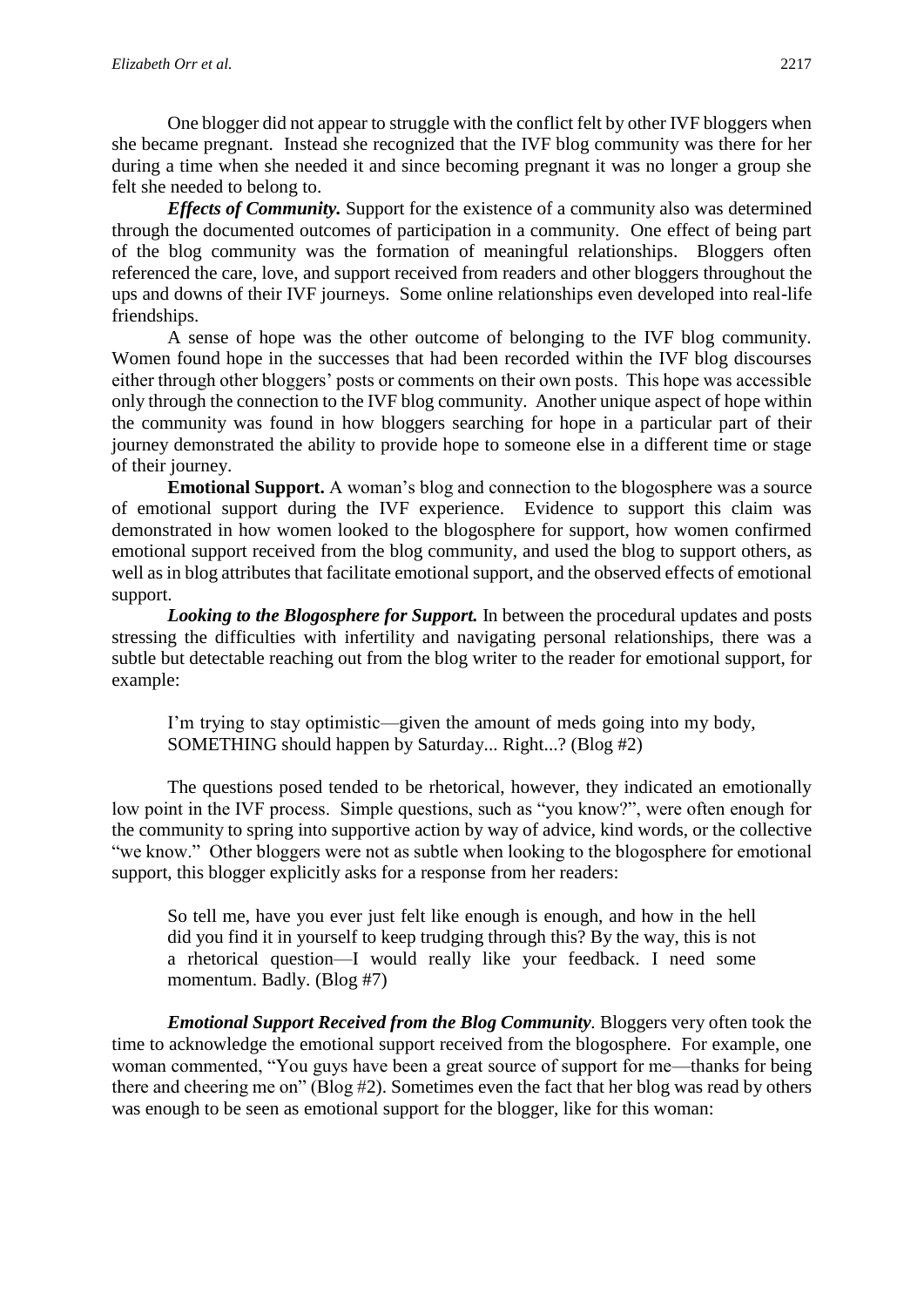If you read this here today, or any day, I want to thank you. Writing about it is helping me work through my anguish…The fact that others read and care is comforting and surprising, and encourages me to go on... (Blog #1)

*Using the Blog to Support Others.* The caring and support shared amongst the IVF blog community was reciprocal in nature. Bloggers who received emotional support from others were also responsible for distributing it to others, most commonly by referring to other writers in the IVF blogosphere:

im thinking of [Blogger name] tonight...she hasn't updated since her fert report but I'm assuming her transfer should be tomorrow if my IVF timeline isn't off… if you have some time, mozy on over there and show her some love. (Blog #1)

Support from within the community of IVF bloggers also seemed to be more meaningful when someone with similar experiences wrote it. For example one blogger wrote, "It makes such a difference to hear from ladies who have been there and know exactly what it's like to deal with infertility" (Blog #3).

*Blog Features.* Similar to the attributes of blogs that foster the creation of an IVF blog community, there were features of the blog itself that facilitated emotional support through blogging such as the ability to leave comments and linking to other blogs within the body of a blog post. The comment section in the blog template provided a space for the reader to respond to the blogger's writing and provide emotional support. Linking was a way to share a blog with the community and bloggers used this feature to introduce new blogs to the community and when needed send the support of the community to their pages.

*Effects of Emotional Support.* The effects of the emotional support received throughout the IVF blogging experience were evident throughout the writings of the bloggers. Bloggers described this support as helping them "get through" or "buoy" them "on the rough days" and feel "not alone." They also called their IVF blog community a "cyber-shoulder to cry on." One blogger described the impact of the emotional support received following a miscarriage after IVF #4:

You may think that when you're the  $128<sup>th</sup>$ , or the  $209<sup>th</sup>$ , commenter that it doesn't matter if you leave a message, but it does. We read every single one. Many of them while I was waiting for surgery. And they helped. Each of them. All of them. So thank you. (Blog #4)

**Blogging as Therapy.** Women viewed blogging throughout the IVF experience as therapeutic. The motivation for some bloggers to begin writing was the perceived therapeutic value attained through the process of simply writing or sharing and receiving feedback and comments from others in the community.

How Did I End Up Here? I don't really have the answer to that. All I know is that I needed this space in order to collect my thoughts. I have been meaning to do this for so long now; I'm hoping that it will be therapeutic. (Blog  $#3$ )

Other women discovered its therapeutic significance later in their blogging experience.

Discovering the blog world. This is certainly one of the best things that happened to me this year. Blogging has become an incredible, invaluable therapy for me through this infertility experience. (Blog #7)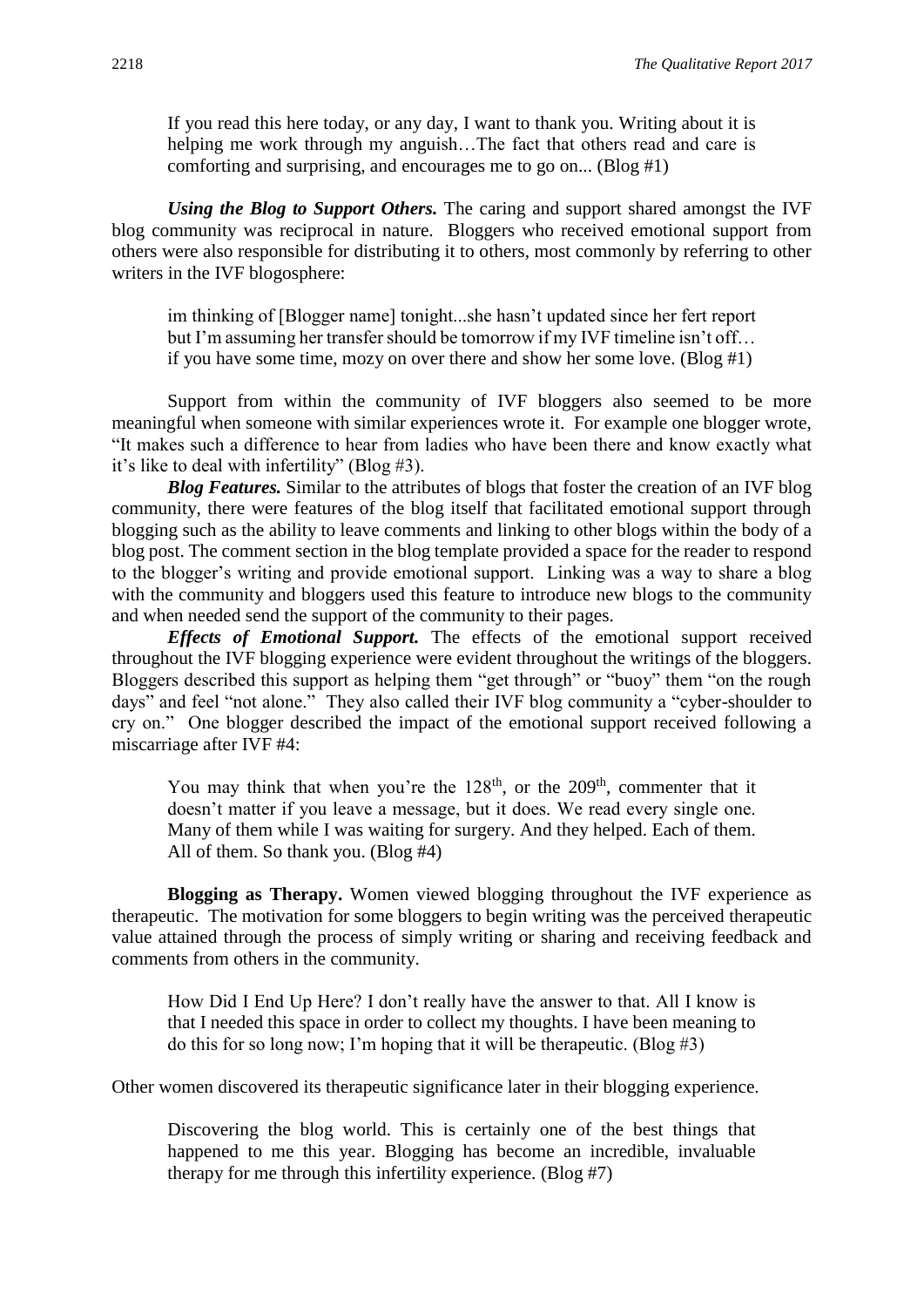Some bloggers did not directly comment on the blog's therapeutic consequence but their text provided indirect evidence that they engaged in therapeutic activities such as working through decisions, seeking advice, and venting emotions. Women used their blogs and their connection to the IVF blog community as a sounding board or place to just think out loud. Often the bloggers simply allowed the reader in on what was currently occupying her thoughts. This practice also facilitated the feeling of relief that accompanies saying something out load and clearing one's head as demonstrated in this statement, "Now, for the whining. I'm going to try to get this out for now so I can go about the day maybe a little more relaxed" (Blog #5).

Seeking advice from the blogosphere also had therapeutic benefit. The IVF blogger community was seen as having experiential authority over all things IVF, so when a blogger posed the question, "any tips/advice for my hysterosonogram tomorrow?" (Blog #4), any stress or anxiety could be dispelled by the blogosphere "experts." Similarly, bloggers could work through decisions with the input of the IVF blogger community.

The expression of deep felt emotions was an activity common amongst all bloggers, pointing to its benefit as a therapy. These posts represented emotionally low times and often garnered the full emotional support of the blogosphere as discussed in the previous section.

So here's what I think of this "Fall seven times, stand up eight" proverb right now...I really don't feel like standing up again. Not one bit. What do I feel like? I feel like giving up. I feel broken. I feel incensed. I feel helpless. Why is it so hard to find our way out of this? (Blog #4)

*Meeting a Need.* One blogger reflected on blogging meeting a need or having experienced the need to write after the loss of her IVF twin pregnancy:

Many times, my posts have poured out of me after I sat stewing and overwhelmed. Sometimes I'd open the computer and be weeping, feeling what I needed to say before the words appeared on the page. When I put the computer down after these times, I felt closer to my girls, relieved of a little bit of pain, and happy with how I remembered my babies. (Blog #1)

In a later post, she also described needing to write but this time she also identified the need for the blog to be read:

Even though I thought I was here because I needed to write out loud, I guess I'm also here because I needed someone to read it. (Blog #1)

*Blog Features that Facilitated Blogging as Therapy.* Blogs were a safe place to express the emotions expressed above and to share one's innermost thoughts. Based on an analysis of the discourse, this safety was created though anonymity and community. Because many bloggers used pseudonyms and censored the amount of personal information communicated, the content of the blog posts were often raw and uncensored compared to a real-life conversation, for example, one blogger posted a brutally honest opinion of why her newly pregnant sister shouldn't have a baby. Others used the anonymity to share good news that was felt to be too early to tell family and friends in the real world.

There was also an observed sense of safety created with membership in the blog community. Because of the shared attitudes and interests amongst the bloggers, one could post without fear of judgment or ridicule, or if a negative comment or response were to arise it evoked the fury of the entire community.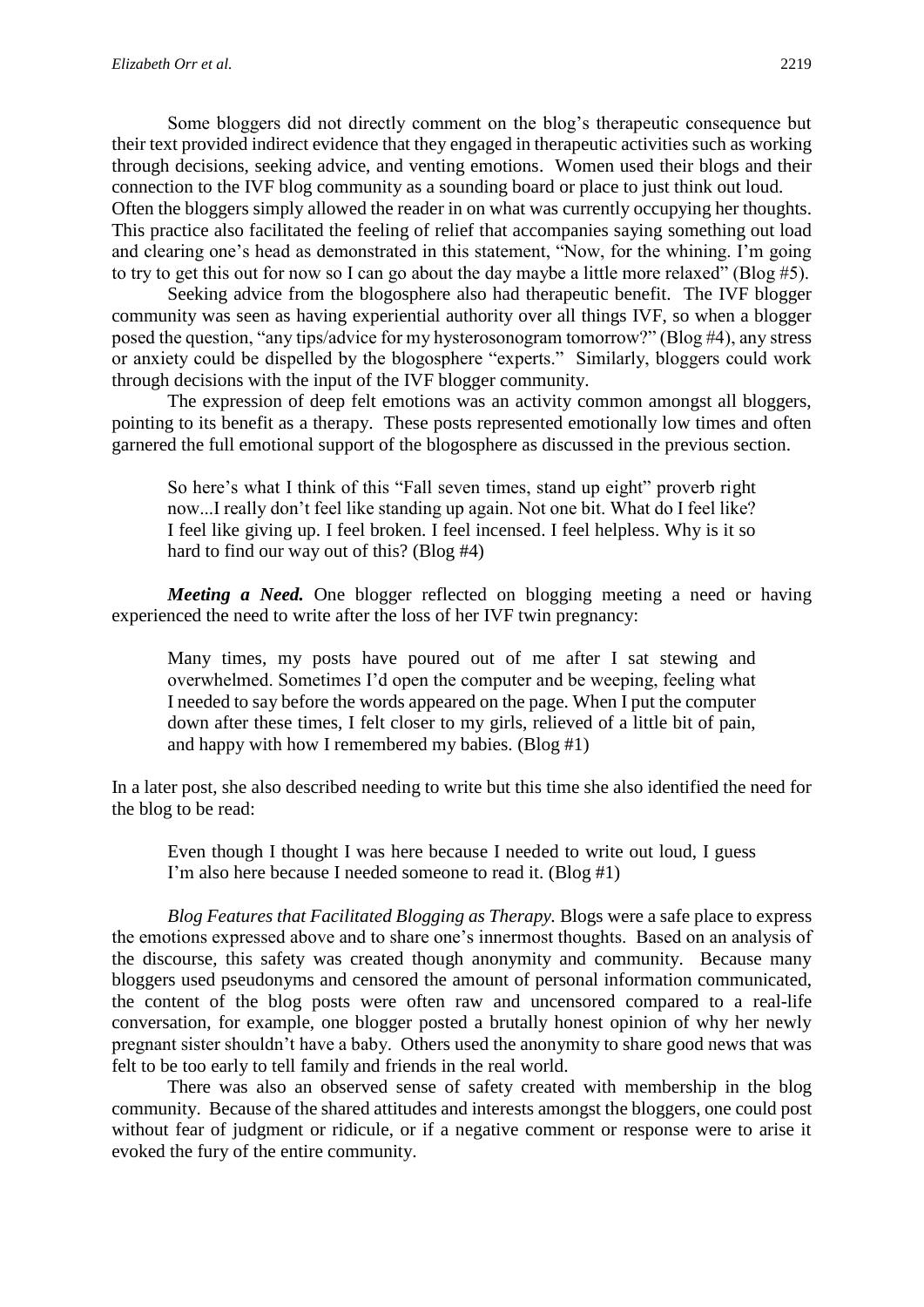I don't know what kind of sick, sadistic people leave a comment on the blog of someone who has lost their babies to stillbirth asking for their funniest pregnancy story?! What a horrible and heartless thing to do, all to drum up business. You can all go fuck yourselves." … if you'd like to join me in spamming the shit out of them, or share your thoughts, go here. Feel free to use a fake email. (Blog #1)

*When the Blog Becomes Non-Therapeutic.* Blogging sometimes became nontherapeutic. This was demonstrated when writers wrote about taking time away from their blog, the potentially addictive nature of blogging and the Internet, and concerns about the blog no longer feeling safe.

Due to the accountability bloggers felt to their readers, a prolonged absence from posting was often explained in a blog post. Some described just needing time off:

I've been away from the blog, burrowed down into myself, trying to remember what my life was like before we started trying to conceive, trying to reconnect with my husband, trying to reconnect with my former, happy self. (Blog #4)

Another blogger described not feeling part of the community during a time when she was not actively cycling. Two bloggers described how blogging had stopped being a therapeutic activity or space:

there was a time when coming online and writing made me feel better but lately I push the idea out of my head as soon as it pops in… I can't be a good support right now, reading good news makes me so sad (sorry, but honest) and reading sad news makes me feel even worse. I just hurt so acutely. (Blog #1)

I've been quiet a lot longer than I intended to be. And I hope I haven't worried anyone. It's just been hard, so so hard over here. I've been kind of shut down around this whole infertility situation, honestly, because things just feel overwhelming in that department. Every time I think of our situation, I just feel hopeless and I want to go back to bed, avoid, and give up, which is such a change from the hard-driving person I've been around all of this for the past four years. (Blog #4)

In the first excerpt, the blogger attributes the lack of therapeutic value to the blog community. Reading the stories of others caused her pain and she felt conflict around not being able to support others in the community during this time. The second excerpt demonstrated how the blog was a reminder of the "whole infertility situation" and being "around all this" for the blogger was overwhelming.

Blogging often crossed the line from therapeutic to non-therapeutic when it led to addictive behaviors. While it was difficult to ascertain true addictive behaviors from a handful of blog posts, language used like "maniacally" in the excerpt below highlights the potentially negative or non-therapeutic side of blogging and being part of the IVF blogger community.

I have to admit, it hasn't helped for me to maniacally read various posts on internet forums from other women about the low numbers they have and their subsequent disappointments. (Blog #3)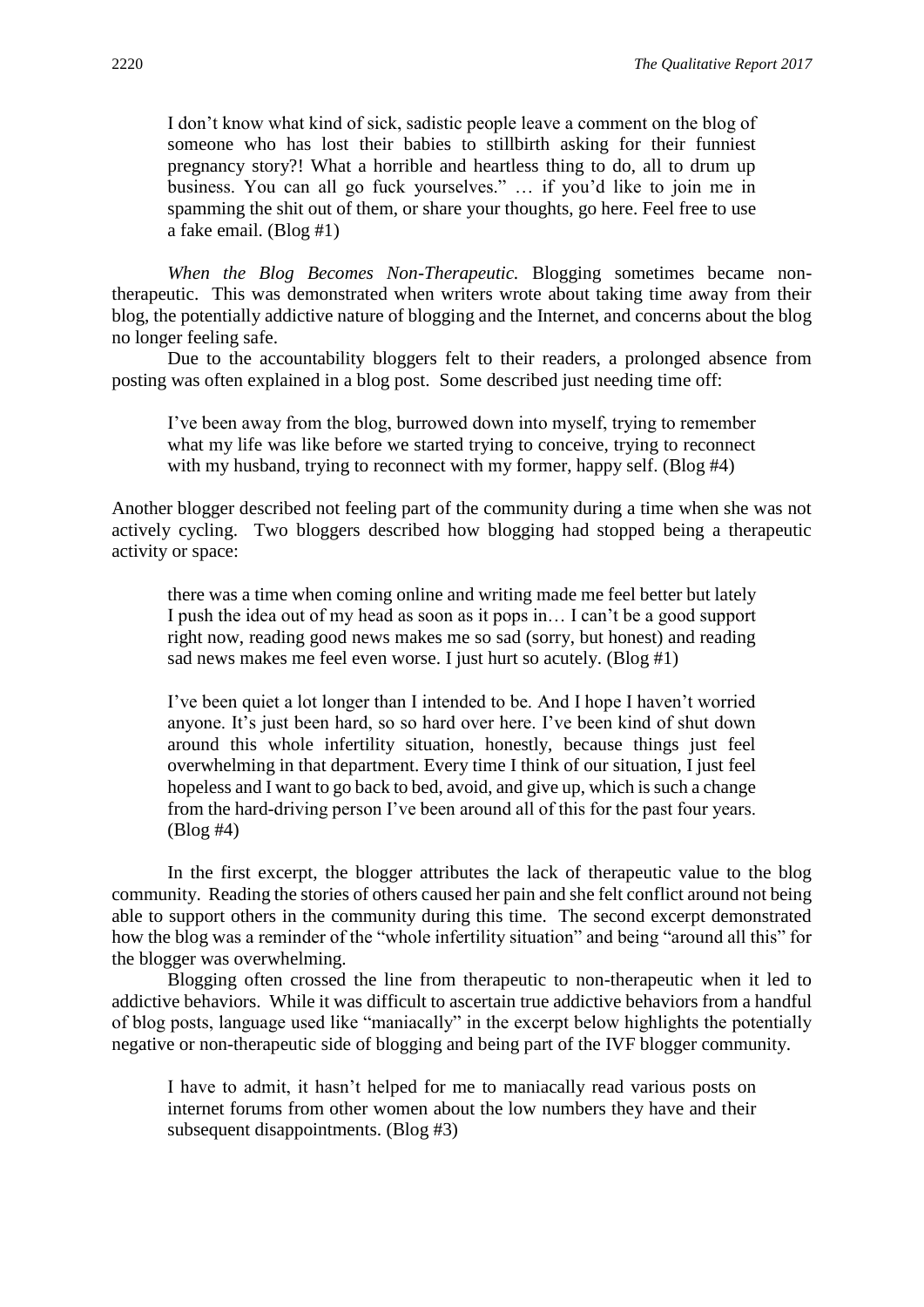One blogger felt that her public blog was no longer a safe place to continue posting and a new, invitation only, password protected space was created. Going private allowed the blogger to continue the therapeutic act of blogging while maintaining some control over the community aspect.

Im sorry it has come to this. I am sorry that I may not be able to invite all of you, for fear of letting a wolf in sheep's clothing in the mix … again I am feeling the need for privacy, especially after some questionable search terms in my stats this week … I knew this was a possibility all along. Naturally if you put your business in the street someone you know might come along and see it. Oh well. Still hurts. (Blog #1)

**Creation of an IVF Resource.** IVF blogs documented the personal IVF experience of women extensively, thus creating a permanently archived resource for anyone who may find it of value. This creation of an IVF resource was evidenced in the way that bloggers wrote with two distinct audiences outside of the IVF blogger community in mind, the "next infertile" and the outsider. Similar to the previous claims there were blog features that supported the blog becoming a resource.

*The "Next Infertile."* Whether helping others was the intent of a woman's IVF blog at its conception is debatable. However, as bloggers wrote and became part of the IVF blog community they felt a duty to leave something for the ones who would come after them.

I know the risks are low, but my nerves are getting the better of me. So I am thinking that hearing your experiences will help. Your shared stories will then be out there for the next infertile googling for info on this procedure, helping her to feel a little less afraid. (Blog #4)

Phew. I think that's it. Time to step off the soapbox. But I do hope that it helps someone who may stumble upon my humble little blog, seeking answers. Know that I wish every woman out there, struggling the way that I did, the very, very best. (Blog #3)

These excerpts demonstrate how the blogger wrote with this "next infertile" in mind. In excerpt one, the blogger posed a specific question in her post and solicited the experiential knowledge of the blogosphere. Others were more passive about creating this resource but, like in excerpt two, they also wrote with others struggling with infertility in mind. Another blogger found the "next infertile" to be motivation to continue blogging even when considering making the blog private.

I have been tempted to make this blog private. Actually, I did, then I changed my mind. As [husband] said, I could possibly be for someone else what many of you were for me. I could be the person with the story that makes them realize they aren't alone … it meant everything to me to find some of the most wonderful people's blogs. People that helped me realize that I wasn't alone. (Blog #1)

*Blogging for Outsiders.* Bloggers occasionally addressed people who were external to the IVF community directly. For example, one woman wrote "and for you non-IF types, PUPO is a term used by IF people. It means 'pregnant until proven otherwise'" (Blog #1). Other times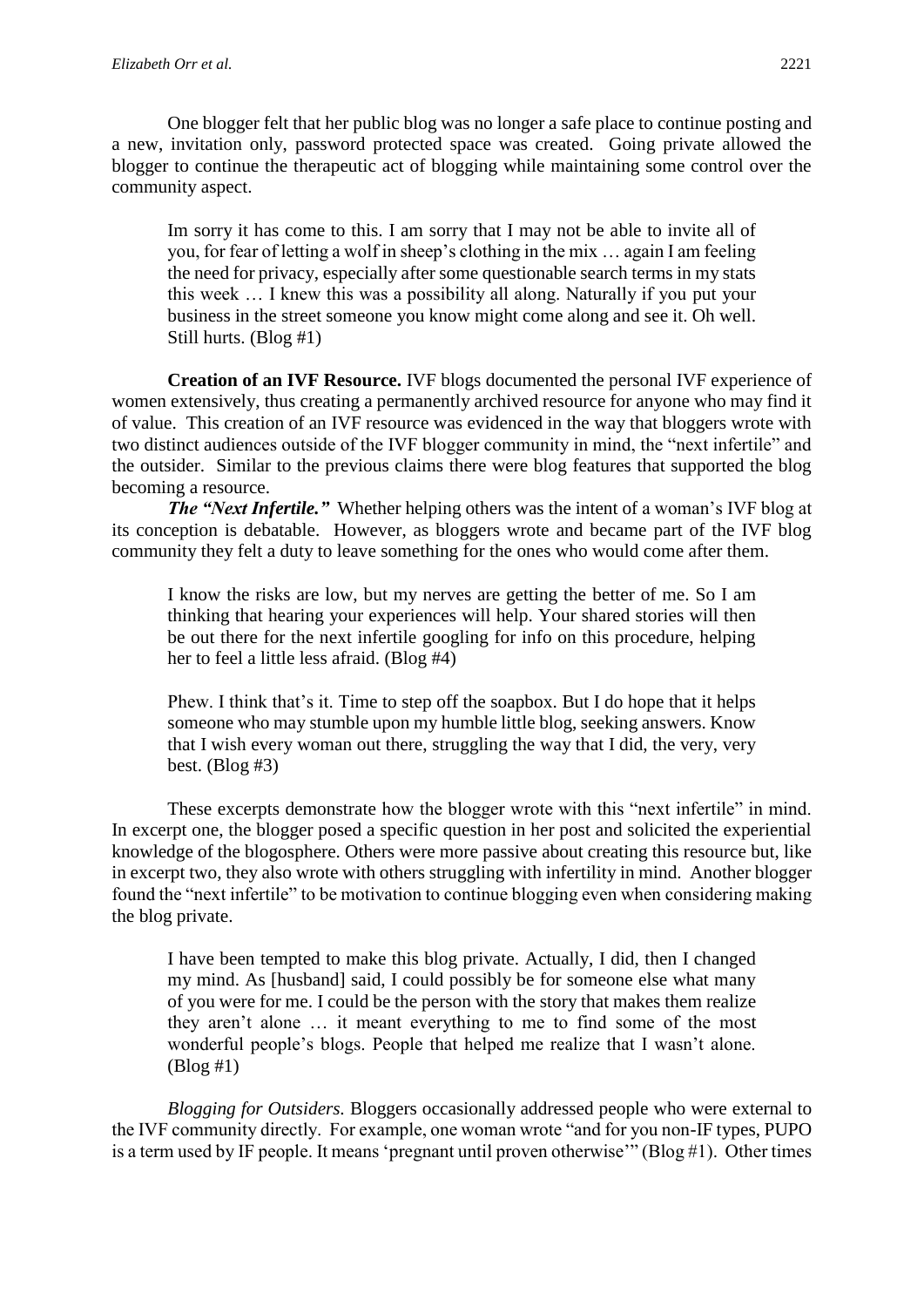a definition or plain language explanation was given to assist the reader not versed in infertility terminology.

Bloggers also provided a form of sensitivity training to anyone from the outside world who would perhaps stumble upon the blogs. Healthcare professionals were frequent targets of these "teaching moments":

Well, we were sitting there trying to make the most of the clinic waiting room this morning (which is a challenge in and of itself) when in walks a couple with an INFANT!! Apparently, even the reproductive endocrinologist's office isn't safe anymore! (Blog #7)

One blogger wrote this plea to the world:

Don't ask me if I'm pregnant, or speculate with others. This hurts me more than you could ever know. Plus, it makes me feel fat. When the time comes, I'll share the blessed news. But being asked all the time if I am pregnant is a constant reminder that I am NOT. Don't feel compelled to share the latest "get pregnant" trick. Believe me, we've tried them all. Putting my feet up. Simultaneous orgasms. Drinking raspberry leaf tea. OPK sticks. Fertility monitors. Pineapple juice. Vitamin B. Acupuncture. Chinese herbs. Cutting out caffeine. Going on a vacation. If I had a dollar for every trick we've tried… (Blog #3)

**Blog Features.** Two main features make a blog accessible as an IVF resource: categorizing posts by topic and indexing within major search engines. Bloggers often organized their posts by topic and displayed an index on their page to allow easy access to all posts belonging to a certain category. Blogs are also indexed for search in major search engines such as Google thus making blog posts about certain topics easy for readers to find. One blogger described how one of her blog posts made it high up on the Google search results for that topic.

My Vegas post got to #14 on Google for a search on "vegas ivf," although it's currently at #16 and will likely sink from there. Hee! Thanks for all the nice comments on it  $-I'm$  glad it's helpful for folks. (Blog #2)

#### **Discussion**

This study highlights what blogging throughout the IVF experience accomplishes for women. The results also underline the impact blogging has on the IVF experience in that blogging can have a positive impact on the psychosocial consequences of infertility by helping meet the common needs identified by those seeking psychosocial support during infertility treatment.

#### **Need for Connection to Others with Similar Experiences and Access to Peer Support**

The findings of this study revealed that through their blogs, women undergoing IVF developed a deep connection with other women in infertility treatment resulting in the creation of an online community centered on this shared experience. When studying psychosocial services for couples in infertility treatment, Read and colleagues (2013) found that contact with others in the same situation was a form of psychosocial support that was missing from traditional support services, and couples undergoing infertility treatment wanted to share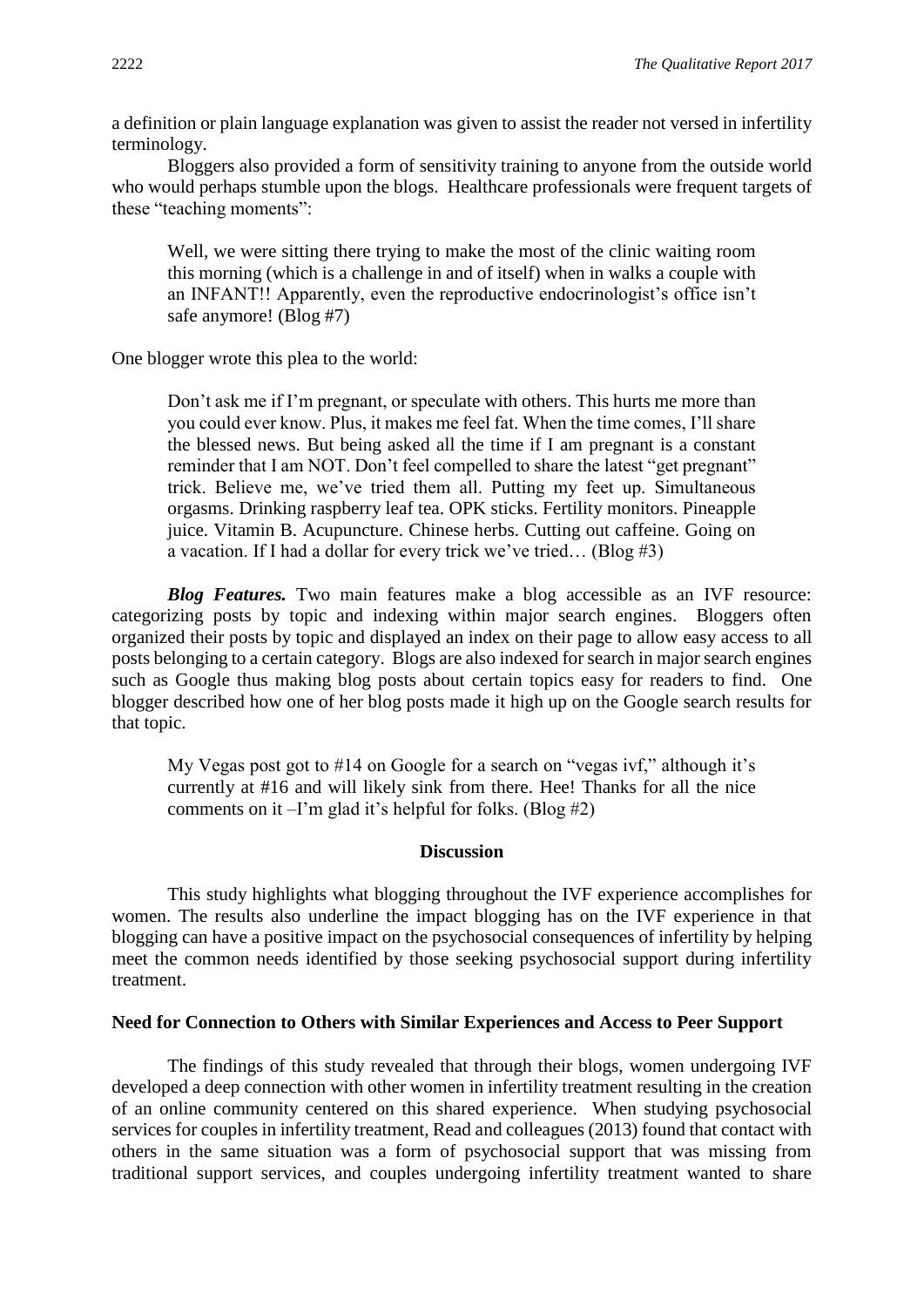experiences and understanding with others facing a similar struggle. Participants in their study also suggested peer support as a method to fulfill needs for coping, sharing experiences, and receiving guidance through the treatment process (Read et al., 2013).

Peer support as an intervention for providing education, information, or different forms of social support is well documented in the health literature. In a qualitative synthesis of the perceived impact and experience of participation in peer support interventions for individuals with chronic disease, researchers found participants' experiences of support to be largely positive (Embuldeniya et al., 2013). Various forms of peer support also were found to be effective in the immediate postpartum period with women at risk for postpartum depression (Dennis, 2010), for women with gynecological cancer (Pistrang, Jay, Gessler, & Barker, 2012), and for reducing symptoms of depression (Pfeiffer, Heisler, Piette, Rogers, & Valenstein, 2011).

Technological developments have created new opportunities for individuals to provide or receive peer support through the use of the Internet and social media. One in four Internet users living with a chronic condition reported going online to connect with others with similar health concerns (Fox, 2011). A qualitative study exploring mothers' experiences of online peer support through an Internet discussion group following the death of a child described very similar results to those presented in this study and included emotional support, informational support, and support through communality (Aho, Paavilainen, & Kaunonen, 2012). Coulson, Buchanan, and Aubeeluck (2007) performed a content analysis of communication within a Huntington's disease online support group and found that group members most frequently offered informational (e.g., referral to experts, advice, education about the disease and other resources) and emotional support (virtual affection, sympathy, prayer, or encouragement) to one another. Loss of a child, having a rare disease, and pursuing infertility treatment are all examples of relatively uncommon or isolating conditions or experiences. The Internet has become a medium that provides opportunities to connect with others with similar experiences regardless of location, resulting in a dramatic increase in the size of the social network available to people (Hinton et al., 2010). In this study, bloggers supported one another emotionally through words of encouragement or supportive comments written on each other's blogs. Blogging that is perceived to be a resource to others could be considered a form of informational support. Those looking for a real-life account of the IVF experience valued blogs for their detailed and honest approach to describing the experience.

Researchers caution that while the Internet is a place where people can find others with whom to share experiences and draw support, negative consequences may occur. Epstein, Rosenberg, Grant, and Hemenway (2002) found that individuals whose only outlets for talking about infertility were Internet forums were more depressed and got less real-world support than those who had additional outlets. Similarly, Hinton and colleagues (2010) warned that the isolation often felt during infertility might be compounded by use of the Internet for community and support if it appears to undermine real world social connections and support. Findings of the current study suggest that blogging through infertility too can have the opposite of its desired supportive and therapeutic effect, for example, when the blog community no longer felt like a safe space due to privacy concerns or malicious comments on blog posts.

#### **Need for Practical and Experiential Information about Infertility and its Treatment**

According to Read and colleagues (2013), the other type of psychosocial support viewed by couples seeking infertility treatment as scarcely available was practical information about infertility treatment. One study participant highlighted the importance of experiential knowledge in the following quote about what support she would find significant, "a little guidebook that explains all the terms and abbreviations, as well as more subjective things like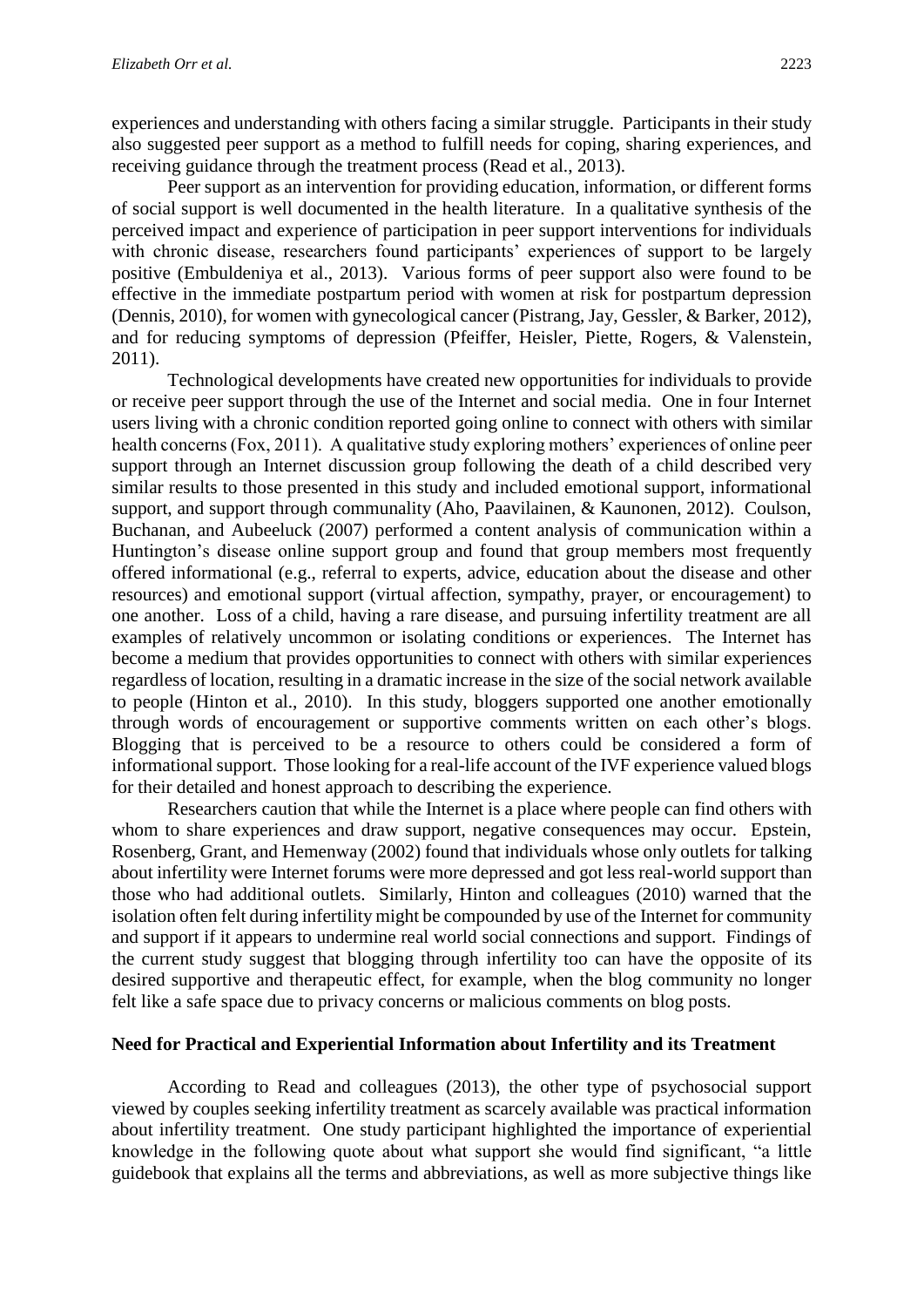emotions" (Read et al., 2013, p. 4). Analysis of the IVF blog discourse revealed that blogs are a valuable source of these kinds of information. Perhaps this is why bloggers in this study viewed their own experiential knowledge and the experiential knowledge of others as an esteemed information source as evidenced by their need to leave a record of their experiences as a reference for others.

Thirty-four percent of Internet users in the United States have read someone else's commentary or experience about health or medical issues on an online news group, website, or blog (Fox, 2011). Ziebland and Wyke (2012) described the potential for both positive and negative health effects from seeing and sharing experiences online. They described how other people's experiences of illness could provide valuable information to readers. Experiences of others can boost confidence or calm fears, make information about different treatments and outcomes more relevant, offer practical tips or coping strategies, and aid decision making with information that is both social and emotional (Ziebland & Wyke, 2012). The Internet's unregulated nature means that all information sources might be seen as equivalent, regardless of their trustworthiness, which serves as a caution for those using or recommending blogs or online health narratives as a source of knowledge (Ziebland & Wyke, 2012). However, the experiential knowledge of others, while valued by Internet health information seekers, is mostly seen as complementary and does not replace medical expertise (Armstrong & Powell, 2009; Kivitis, 2004).

## **Need for Alternatives or Supplements to Traditional Therapy**

Findings of this study revealed that women bloggers saw blogging throughout the IVF experience as therapeutic. This claim was supported by the discourse when women described their blogging as meeting a need or when bloggers were engaging in therapeutic activities such as seeking advice or venting emotions. Research shows that women often do not seek help for the emotional and psychological distress experienced during infertility and IVF (Boivin, Scanlan, & Walker, 1999) despite the well-documented psychosocial consequences associated with infertility and its treatment (Griel, 1997; Hinton, et al., 2010; Mazure, Takefman, Milki, & Lake Polan, 1992; Metwally & Ledger, 2011). Instead, both men and women most frequently utilized informal sources of support. These sources included family, friends, and information on the emotional aspects of infertility obtained through the clinic and media sources. Less than 11% percent of patients used formal sources of support such as counselors or support groups (Boivin et al., 1999). Factors contributing to the low uptake of psychosocial counseling also were studied and patients described three main factors that prevented them from making an appointment: comfort level (e.g., too shy, awkward); coping resources (e.g., don't feel the need); and practical concerns (e.g., cost of session) (Boivin et al., 1999). Boivin and colleagues (1999) performed their research before the advent of the blog, but based on the results of the current study, blogs can be an effective resource for coping and eliminate the need to seek professional help, especially in those experiencing low or manageable levels of distress.

Curtrona and Russell's (1990) theory of optimal matching provides a similar explanation for why blogs may provide the kind of psychosocial support needed by women in infertility treatment. The theory proposes that certain types of support are most beneficial when matched to particular types of stress. In the current study, IVF bloggers were actively involved in giving and receiving emotional support through their blogs, which could be a more appropriate match for the level of support needed to facilitate effective coping, thus eliminating or decreasing the need for other forms of support. It is possible that women also were engaging in therapeutic activities that would typically be included in a counseling or psychosocial intervention, such as telling one's story, working through decisions, and venting emotions.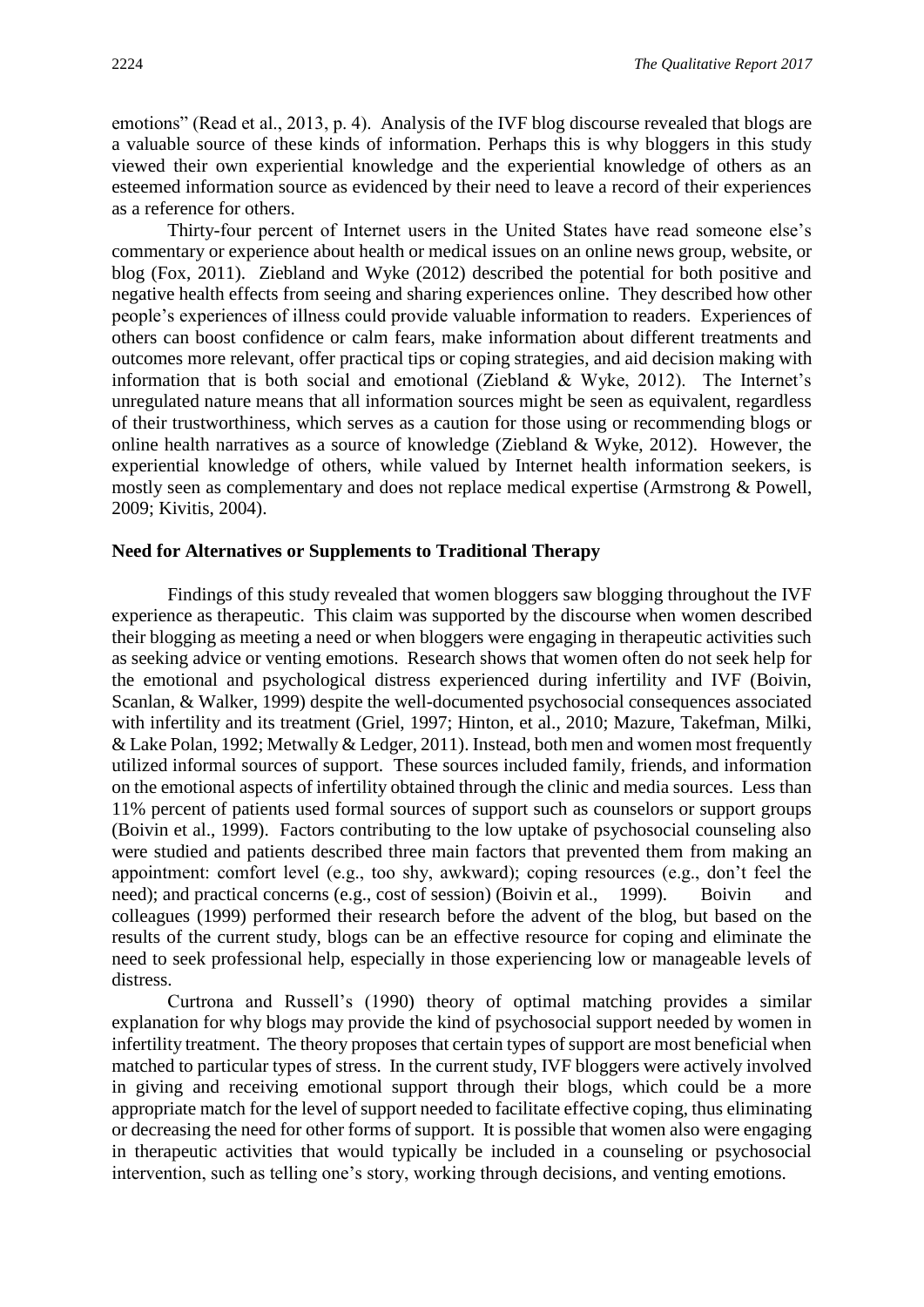It is not being suggested that blogging replaces the expertise of professionals (counselors, social workers, therapists, or other practitioners providing psychological or mental health support), especially when the level of distress is no longer an appropriate match for the level of support offered through blogging and reading others' blogs. However, blogging can be used to supplement more traditional therapeutic activities. Two bloggers in this study blogged about their experiences seeking psychiatric help and group counseling while also engaging in the therapeutic benefits of blogging.

When blogging, women are engaging in an act often used as an aide to traditional psychotherapy—writing or telling one's story. Psychotherapy frequently involves putting together a story that explains and organizes major life events causing distress, assuming that this act of constructing stories helps individuals to understand their experiences and allows for better management of the emotional effects (Pennebaker & Seagal, 1999). In a review of the literature, Pennebaker and Seagal (1999) outlined results of more than two dozen studies describing the benefits of writing, with impact seen on mood, personality, and immune function across a variety of populations. Van Emmerik, Reijntjes, and Kamphuis (2013) performed a meta-analysis of studies evaluating writing therapy in posttraumatic stress conditions and found that individuals participating in writing therapy demonstrated significant and substantial short-term reductions in posttraumatic stress when compared with waiting-list controls. They also suggested that Internet adaptations of writing therapy might be useful for trauma survivors in remote areas or for those who prefer to remain anonymous. Research into the therapeutic benefit of writing a blog is also starting to emerge (Chung & Kim, 2008; McDaniel, Coyne, & Holmes, 2012; Rains & Keating, 2011). Women blogging throughout the IVF experience, as the analysis of the blog discourse revealed, are engaging in therapeutic practices such as working through decisions, seeking advice, and venting emotions with the safety provided by the blog community and a concealed identity.

In this study, the impact that blogging has on the IVF experience was observed through its influence on the psychosocial needs of women. The findings suggest that blogging meets the need for connection to others with similar experiences and the desire for peer support during infertility treatment; it meets the need for practical and experiential information about infertility and its treatment; and it is an alternative or aid to traditional therapeutic effort aimed at easing the social and psychological distress experience by women in infertility treatment.

### **Implications for Healthcare Providers and Health Researchers**

Based on the results of this study, women undergoing IVF could benefit from the emotional and peer support provided by connection to the IVF blog community. Blogging can also be used as an alternative or aide to traditional counseling or psychotherapy. For women who are unable to access more traditional psychosocial supports due to financial, geographic, or other perceived barriers, blogging can be recommended by healthcare providers as an alternative strategy for support. Counselors and therapists providing care to women undergoing IVF can use blogging as a strategy within their practice to support and perhaps enhance the therapeutic effect of more traditional methods. As blogging is not without its possible negative effects, women should be screened for ineffective coping and referred to professional services when necessary.

Healthcare professionals should be made aware of the importance of information based on the personal experiences of others and incorporate this type of information into their care of women undergoing IVF. Healthcare professionals need to be aware that women are going online to find practical and experiential information about infertility and its treatment. Instead of viewing this practice negatively, clinicians can use this knowledge as part of their routine care by having open dialogue with their patients about what resources are being accessed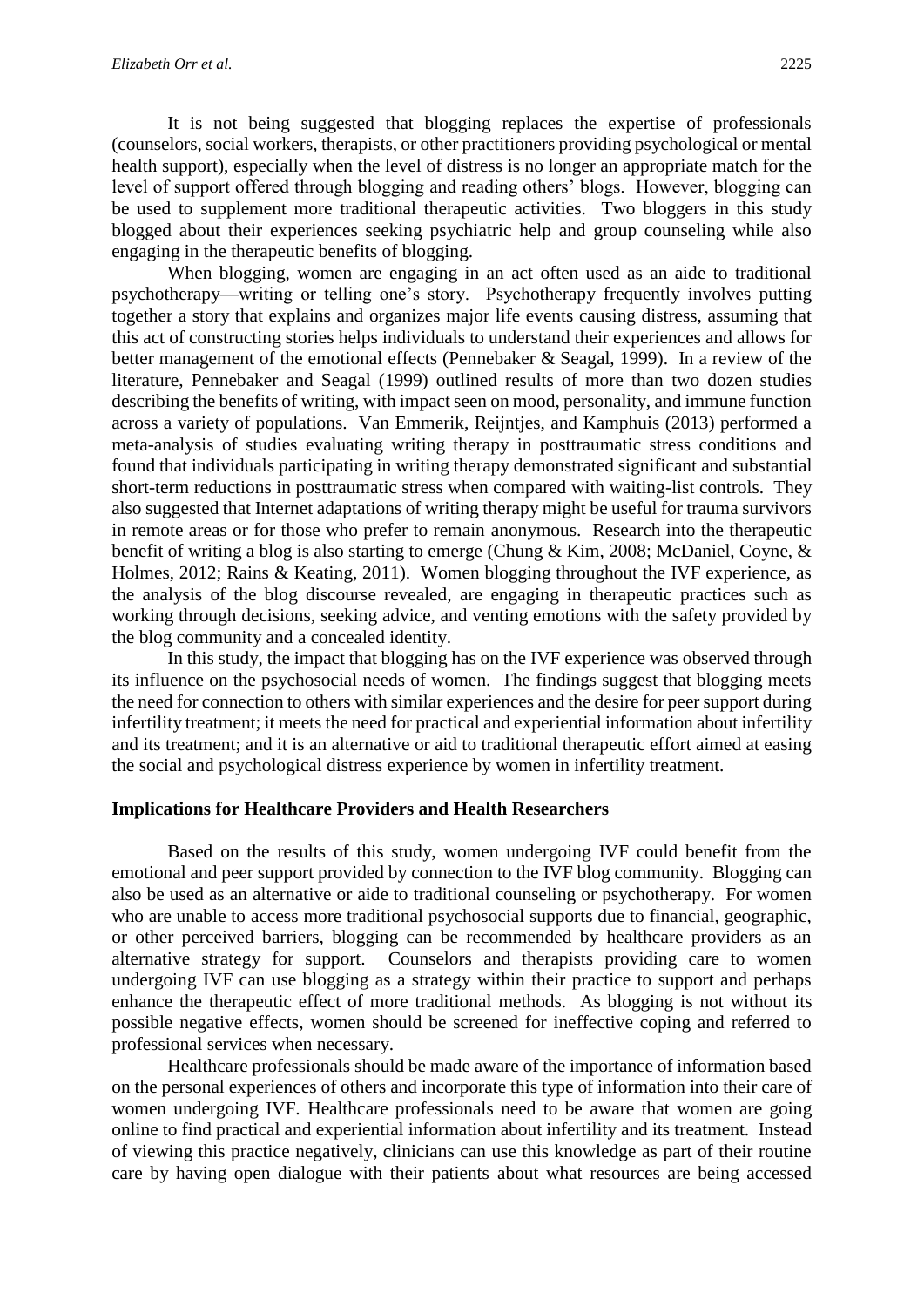online. Results of studies, such as this one, need to be disseminated to frontline healthcare professionals working with women undergoing IVF to highlight the value of blogs as a source of information and support. Access to this information will allow caregivers to incorporate relevant blog attributes into their care.

In this study, inferential conclusions were drawn about the impact of blogging on the IVF experience; future studies evaluating the effect of blogging throughout the IVF experience on women's overall mental health and coping using quantitative measurement tools could strengthen the claims made in this study. Blogging as an intentional intervention to support women's psychosocial needs throughout infertility treatment remains an area to be explored.

#### **Study Strengths and Limitations**

To our knowledge, this is the first study to take a qualitative approach to the examination women's IVF blogs making it unique in the current health literature. The use of blogs as the primary qualitative data source in this study is one of its main strengths. Blogs offer rich descriptions of peoples' everyday experiences and provide insight into a range of phenomena with unprecedented accessibility to researchers. What is most interesting about blog data is that they are free from researcher influence, thus minimizing many of the weaknesses and biases of other forms of data collections (Jones & Alony, 2008).

This study ensured ethically admissible results by building upon a pre-existing framework to guide the informed consent process. While other studies have included only blogs that were within the public domain, this study guaranteed that even bloggers that appeared to expect some level of privacy were given the chance to have their blogs included in analysis.

Limited contact with the bloggers in the study eliminated the opportunity for member checking, a strategy used to increase rigour in qualitative research by soliciting the participants' views of the credibility of the study findings (Creswell, 2007). In this study, bloggers were unable to provide feedback related to the validity of the researcher's analysis of their text, and therefore readers must judge the credibility of the findings based on other measures of trustworthiness. Rigour was maintained by presenting the analysis in such a way that the analytic steps taken were clear for each claim made.

Limited contact with the bloggers also affected the demographic data available for the purposes of describing the sample. Describing the research participants is important to highlight the research context and aids the reader in determining whether the findings can be transferred to other situations (Krefting, 1991). Rigour was maintained in this case by collecting as much information about the blogger as possible from the text of their blog. This method actually proved to be almost equivalent to the blogger completing a demographic questionnaire; however, some bloggers provided more detailed demographic data in their blog than others.

A source of bias impossible to control for when using blog data in research is the inherent bias due to the medium (Jones & Alony, 2008). Bloggers need access to a computer and the Internet, and those less technically savvy may be underrepresented in samples of bloggers. As this study examined the act of blogging itself, the issue of representativeness is less problematic; however, caution should be used when applying the findings to others' contexts.

#### **References**

Aho, A. L., Paavilainen, E., & Kaunonen, M. (2012). Mothers' experiences of peer support via an internet discussion forum after the death of a child. *Scandinavian Journal of Caring Sciences*, *26*(3), 417-426. doi:10.1111/j.1471-6712.2011.00929.x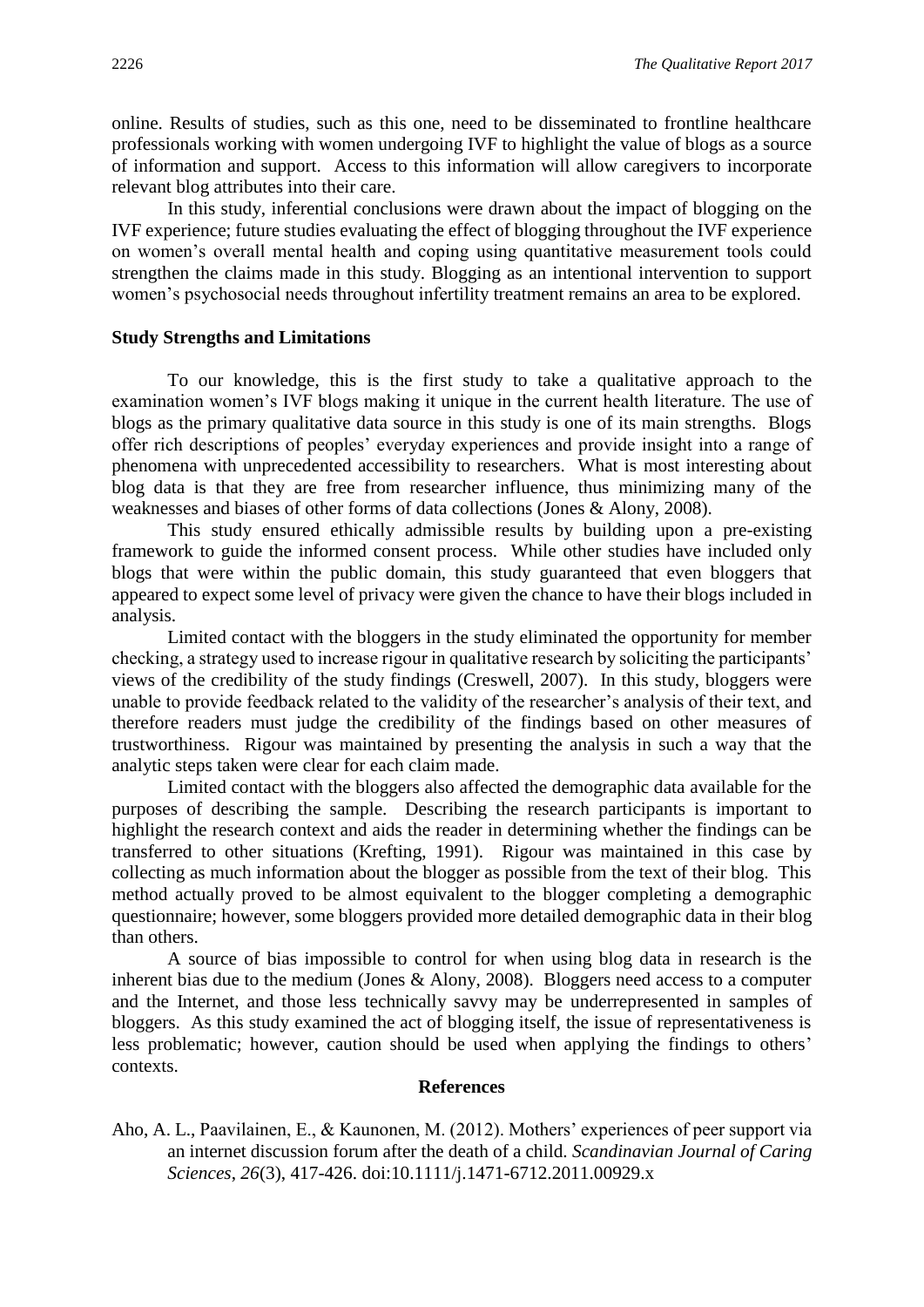- Andersson, M., Gustafsson, E., Hansson, K., & Karlsson, M. (2013). External mirroring of inner chaos: Blogging as experienced by the relatives of people with cancer. *International Journal of Palliative Nursing*, *19*(1), 16-23.
- Armstrong, N., & Powell, J. (2009). Patient perspectives on health advice posted on internet discussion boards: A qualitative study. *Health Expectations: An International Journal of Public Participation in Health Care and Health Policy*, *12*(3), 313-320. doi:10.1111/j.1369-7625.2009.00543.x
- Boivin, J., Bunting, L., Collins, J. A., & Nygren, K. G. (2007). International estimates of infertility prevalence and treatment-seeking: Potential need and demand for infertility medical care. *Human Reproduction*, *22*(6), 1506-1512. doi:10.1093/humrep/dem046
- Boivin, J., Scanlan, L. C., & Walker, S. M. (1999). Why are infertile patients not using psychosocial counselling? *Human Reproduction*, *14*(5), 1384-1391.
- Chambers, G. M., Sullivan, E. A., Ishihara, O., Chapman, M. G., & Adamson, G. D. (2009). The economic impact of assisted reproductive technology: A review of selected developed countries. *Fertility and Sterility*, *91*(6), 2281-2294. doi:10.1016/j.fertnstert.2009.04.029
- Chung, D. S., & Kim, S. (2008). Blogging activity among cancer patients and their companions: Uses, gratifications, and predictors of outcomes. *Journal of the American Society for Information Science and Technology*, *59*(2), 297-306. doi:10.1002/asi.20751
- Clarke, J. N., & Lang, L. (2012). Mothers whose children have ADD/ADHD discuss their children's medication use: An investigation of blogs. *Social Work in Health Care*, *51*(5), 402-416. doi:10.1080/00981389.2012.660567
- Coulson, N. S., Buchanan, H., & Aubeeluck, A. (2007). Social support in cyberspace: A content analysis of communication within a Huntington's disease online support group*. Patient Education and Counseling*, *68*(2), 173-178.
- Creswell, J. W. (2007). *Qualitative inquiry and research design: Choosing among five approaches* (2nd ed.). Thousand Oaks, CA: Sage.
- Curtrona, C. E., & Russell, D. (1990) Type of social support and specific stress: Toward a theory of optimal matching. In I. G. Sarason, B. R. Sarason, & G. R. Pierce (Eds.), *Social support: An interactional view* (pp. 319–366). New York, NY: Wiley.
- Dennis, C. L. (2010). Postpartum depression peer support: Maternal perceptions from a randomized controlled trial. *International Journal of Nursing Studies*, *47*(5), 560-568. doi:10.1016/j.ijnurstu.2009.10.015
- Eastham, L. A. (2011). Research using blogs for data: Public documents or private musings? *Research in Nursing & Health*, *34*, 353-361. doi:10.1002/nur.20443
- Embuldeniya, G., Veinot, P., Bell, E., Bell, M., Nyhof-Young, J., Sale, J. E., & Britten, N. (2013). The experience and impact of chronic disease peer support interventions: A qualitative synthesis. *Patient Education and Counseling*, *92*(1), 3-12. doi:10.1016/j.pec.2013.02.002
- Epstein, Y. M., Rosenberg, H. S., Grant, T. V., & Hemenway, B. A. N. (2002). Use of the internet as the only outlet for talking about infertility. *Fertility and Sterility*, *78*(3), 507- 514.
- Fox, S. (2011). The social life of health information. *Pew Internet and American Life.* Retrieved from [http://www.pewInternet.org/Reports/2011/Social-Life-of-Health-Info/Summary](http://www.pewinternet.org/Reports/2011/Social-Life-of-Health-Info/Summary-of-Findings.aspx)[of-Findings.aspx](http://www.pewinternet.org/Reports/2011/Social-Life-of-Health-Info/Summary-of-Findings.aspx)
- Graham, C., Rouncefield, M., & Satchell, C. (2009). Blogging as "therapy"? Exploring personal technologies for smoking cessation. *Health Informatics Journal*, *15*(4), 267- 281. doi:10.1177/1460458209345897
- Griel, A. L. (1997). Infertility and psychological distress: A critical review of the literature.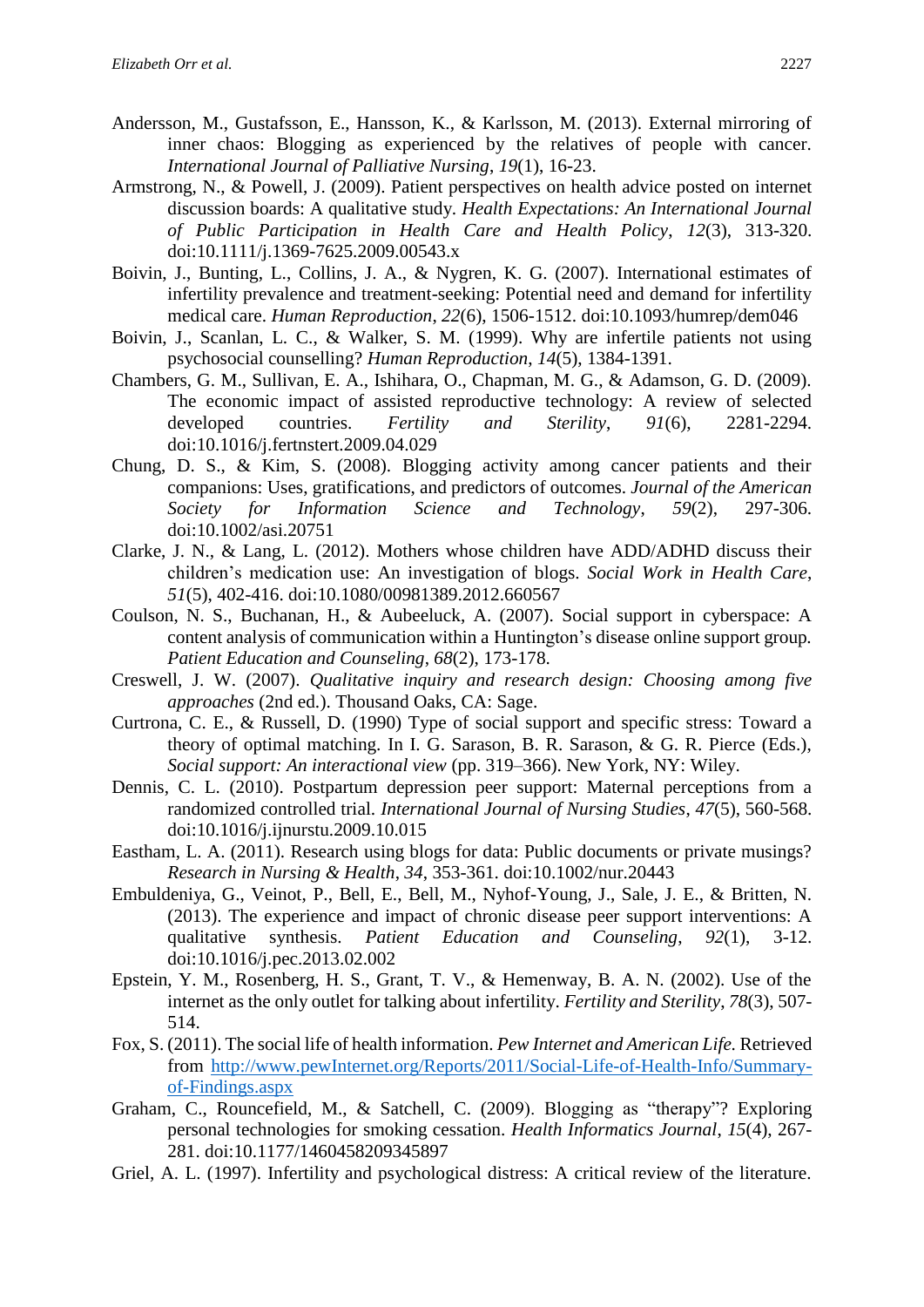*Social Science & Medicine (1982)*, *45*(11), 1679-1704.

- Heilferty, C. M. (2009). Toward a theory of online communication in illness: Concept analysis of illness blogs. *Journal of Advanced Nursing*, *65*(7), 1539-1547. doi:10.1111/j.1365- 2648.2009.04996.x
- Hinton, L., Kurinczuk, J. J., & Ziebland, S. (2010). Infertility; isolation and the Internet: A qualitative interview study. *Patient Education and Counseling*, *81*, 436-441. doi:10.1016/j.pec.2010.09.023
- Hookway, N. (2008). "Entering the blogosphere": Some strategies for using blogs in social research. *Qualitative Research*, *8*(1), 91-113. doi:10.1177/1468794107085298
- Jones, M., & Alony, I. (2008). Blogs The new source of data analysis. *Journal of Issues in Informing Science and Information Technology*, *5*, 433-446.
- Keim-Malpass, J., Baernholdt, M., Erickson, J. M., Ropka, M. E., Schroen, A. T., & Steeves, R. H. (2013). Blogging through cancer: Young women's persistent problems shared online. *Cancer Nursing*, *36*(2), 163-172. doi:10.1097/NCC.0b013e31824eb879
- Keim-Malpass, J., & Steeves, R. H. (2012). Talking with death at a diner: Young women's online narratives of cancer. *Oncology Nursing Forum*, *39*(4), 373-378, 406. doi:10.1188/12.ONF.373-378
- Kivitis, J. (2004). Researching the informed patient. *Information, Communication & Society*, *7*(4), 510-530. doi:10.1080/1369118042000305629
- Krefting, L. (1991). Rigor in qualitative research: The assessment of trustworthiness. *The American Journal of Occupational Therapy*, *45*(3), 214-222.
- Leggatt-Cook, C., & Chamberlain, K. (2012). Blogging for weight loss: Personal accountability, writing selves, and the weight-loss blogosphere. *Sociology of Health & Illness*, *34*(7), 963-977. doi:10.1111/j.1467-9566.2011.01435.x
- Loughlin, K. R. (2012). Changes in male fertility in the last two decades. *The Urologic Clinics of North America*, *39*(1), 33-36. doi:10.1016/j.ucl.2011.09.004
- Marcus, M. A., Westra, H. A., Eastwood, J. D., Barnes, K. L., & Mobilizing Minds Research Group. (2012). What are young adults saying about mental health? An analysis of internet blogs. *Journal of Medical Internet Research*, *14*(1), e17. doi:10.2196/jmir.1868
- Mazure, C. M., Takefman, J. E., Milki, A. A., & Lake Polan, M. (1992) Assisted reproductive technologies: II: Psychologic implications for women and their partners. *Journal of Women's Health*, *1*(4), 275-281.
- McCloskey, R. (2008). A guide to discourse analysis. *Nurse Researcher*, *16*(1), 24-44.
- McDaniel, B. T., Coyne, S. M., & Holmes, E. K. (2012). New mothers and media use: Associations between blogging, social networking, and maternal well-being. *Maternal and Child Health Journal*, *16*(7), 1509-1517. doi:10.1007/s10995-011-0918-2
- Metwally, M., & Ledger, W. L. (2011). Long-term complications of assisted reproductive technologies. *Human Fertility*, *14*(2), 77-87. doi:10.3109/14647273.2011.580550
- Miller, E. A., Pole, A., & Bateman, C. (2011). Variation in health blog features and elements by gender, occupation, and perspective. *Journal of Health Communication*, *16*(7), 726- 749. doi: 10.1080/10810730.2011.551994
- Moreau, C., Bouyer, J., Ducot, B., Spira, A., & Slama, R. (2010). When do involuntarily infertile couples choose to seek medical help? *Fertility & Sterility*, *93*(3), 737-744.
- Neal, D. M., & McKenzie, P. J. (2011). Putting the pieces together: Endometriosis blogs, cognitive authority, and collaborative information authority. *Journal of the Medical Library Association*, *99*(2), 127-134.
- Patton, M. Q. (2001). *Qualitative research & evaluation methods* (3rd ed.). Thousand Oaks, CA: Sage.
- Pennebaker, J. W., & Seagal, J. D. (1999). Forming a story: The health benefits of narrative. *Journal of Clinical Psychology*, *55*(10), 1243-1254.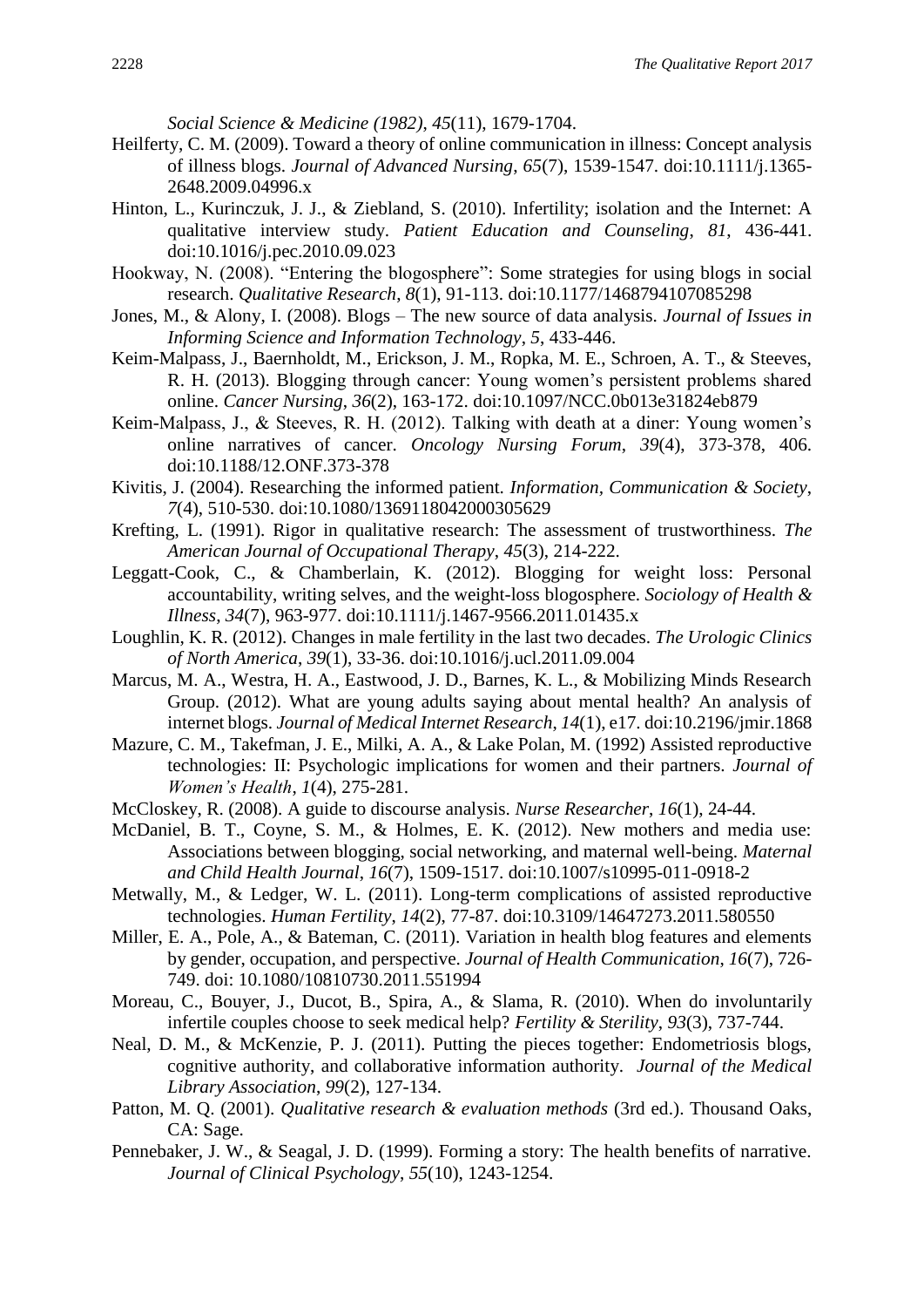- Pfeiffer, P. N., Heisler, M., Piette, J. D., Rogers, M. A., & Valenstein, M. (2011). Efficacy of peer support interventions for depression: A meta-analysis. *General Hospital Psychiatry*, *33*(1), 29-36. doi:10.1016/j.genhosppsych.2010.10.002
- Pistrang, N., Jay, Z., Gessler, S., & Barker, C. (2012). Telephone peer support for women with gynaecological cancer: Recipients' perspectives. *Psycho-Oncology*, *21*(10), 1082- 1090. doi:10.1002/pon.2005
- Potter, J., & Wetherell, M. (1987). *Discourse and social psychology: Beyond attitudes and Behavior*. Newbury Park, CA: Sage.
- QSR International. (2010). Nvivo10 [computer software]. Cambridge, MA. QSR International Inc.
- Rains, S. A., & Keating, D. M. (2011). The social dimension of blogging about health: Health blogging, social support, and well-being. *Communication Monographs*, *78*(4), 511-534. doi:10.1080/03637751.2011.618142
- Read, S. C., Carrier, M. E., Boucher, M. E., Whitley, R., Bond, S., & Zelkowitz, P. (2013). Psychosocial services for couples in infertility treatment: What do couples really want? *Patient Education and Counseling*, *94*(3), 390-395. doi:10.1016/j.pec.2013.10.025
- Ressler, P. K., Bradshaw, Y. S., Gualtieri, L., & Chui, K. K. (2012). Communicating the experience of chronic pain and illness through blogging. *Journal of Medical Internet Research*, *14*(5), e143. doi:10.2196/jmir.2002
- Rubarth, L. B., Schoening, A. M., Cosimano, A., & Sandhurst, H. (2012). Women's experience of hospitalized bed rest during high-risk pregnancy. *Journal of Obstetric, Gynecologic, and Neonatal Nursing: JOGNN / NAACOG*, *41*(3), 398-407. doi:10.1111/j.1552- 6909.2012.01349.x
- Shah, S. G. S., & Robinson, I. (2011). Patients' perspectives on self-testing of oral anticoagulation therapy: Content analysis of patients' internet blogs. *BMC Health Services Research*, *11*, 25. doi:10.1186/1472-6963-11-25
- Stephen, E. H., & Chandra, A. (2006). Declining estimates of infertility in the United States: 1982-2002. *Fertility and Sterility*, *86*(3), 516-523. doi:10.1016/j.fertnstert.2006.02.129
- van Emmerik, A. A., Reijntjes, A., & Kamphuis, J. H. (2013). Writing therapy for posttraumatic stress: A meta-analysis. *Psychotherapy and Psychosomatics*, *82*(2), 82- 88. doi:10.1159/000343131
- West, J., Hall, P. C., Hanson, C., Thackeray, R., Barnes, M., Neiger, B., & McIntyre, E. (2010). Breastfeeding and blogging: Exploring the utility of blogs to promote breastfeeding. *American Journal of Health Education*, *42*(2), 106-115.
- Wood, L. A., & Kroger, R. O. (2000). *Doing discourse analysis: Methods for studying action in talk and text*. Thousand Oaks, CA: Sage.
- World Health Organization. (2012). *Gender and genetics: Assisted reproductive technologies*. Retrieved from<http://www.who.int/genomics/gender/en/index6.html>
- Zegers-Hochschild, F., Adamson, G. D., de Mouzon, J., Ishihara, O., Mansour, R., Nygren, K., & World Health Organization. (2009). International committee for monitoring assisted reproductive technology (ICMART) and the world health organization (WHO) revised glossary of ART terminology, 2009. *Fertility and Sterility*, *92*(5), 1520-1524. doi: 10.1016/j.fertnstert.2009.09.009
- Ziebland, S., & Wyke, S. (2012). Health and illness in a connected world: How might sharing experiences on the internet affect people's health? *The Milbank Quarterly*, *90*(2), 219- 249. doi:10.1111/j.1468-0009.2012.00662.x